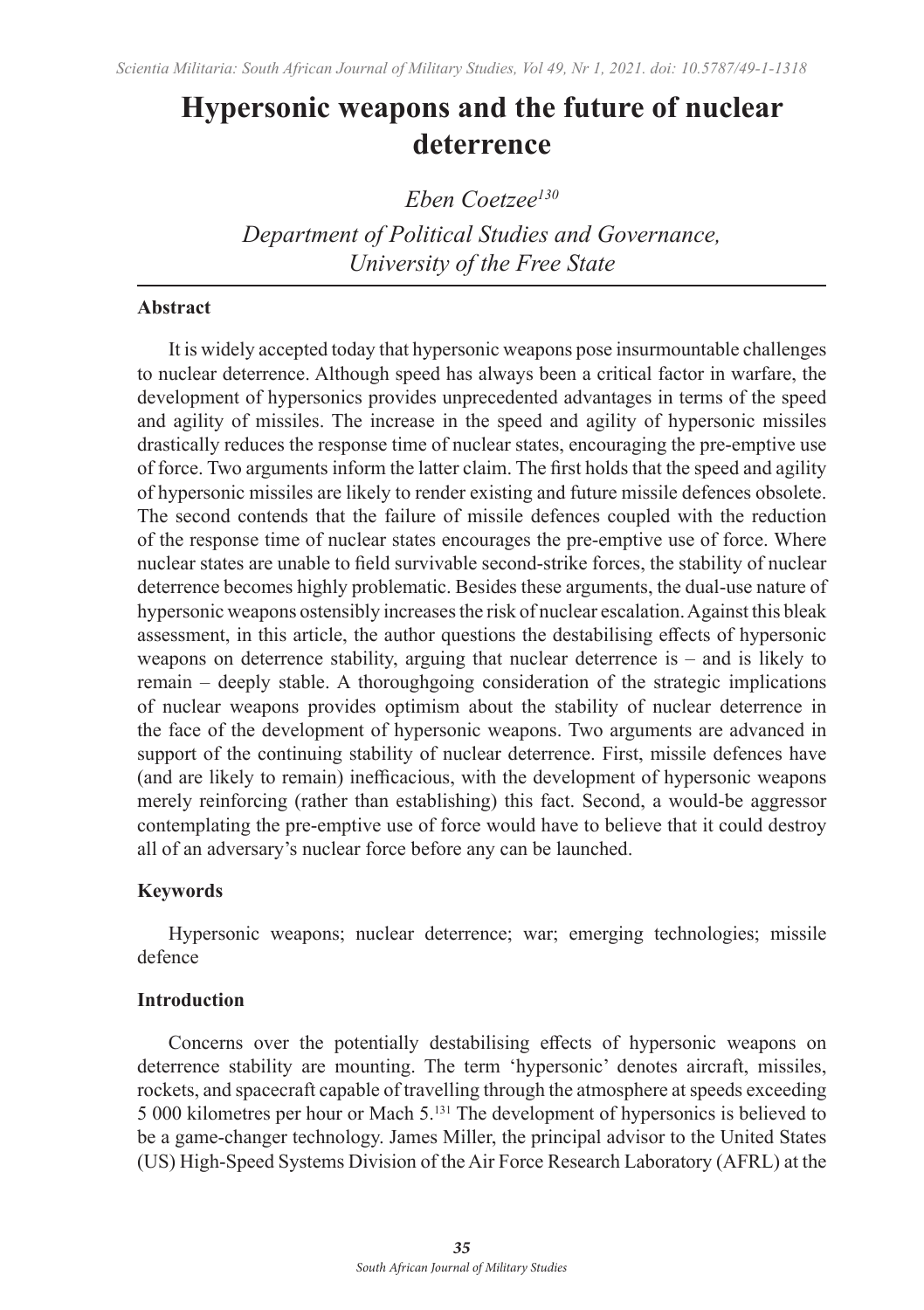Aerospace Systems Directorate in Ohio, notes that hypersonics provide unprecedented speed for "engaging time-sensitive targets" and ensuring the survivability of systems.<sup>132</sup> Moreover, weapons and weapon systems capable of operating at hypersonic speeds provide the potential for longer-range military operations with shorter response times and increased effectiveness.<sup>133</sup>

Speed has been and continues to be a critical factor in warfare, a proposition borne out by Germany's blitzkrieg strategy during World War II and, more recently, the US "shock and awe" campaign during the invasion of Iraq in 2003.134 Speed, Michael Klare correctly concludes, "is also a significant factor in the nuclear attack and deterrence equation".<sup>135</sup> The development and deployment of intercontinental ballistic missiles (ICBMs) during the 1950s had reduced the response time of nuclear states to mere minutes. Fears emanating from the reduction of the response time of nuclear states culminated in the deployment by nuclear states of early-warning and command-andcontrol (C2) systems designed to detect a missile launch, and to launch a retaliatory strike before their own arsenal could be destroyed.136 Today, the time between the launch of a weapon and the destruction of a target has dwindled to 10 minutes or less.137 Hypersonic weapons, accordingly, drastically lessen the response time of nuclear states, with the survivability of nuclear states' second-strike (retaliatory) forces increasingly at risk. Where nuclear states are unable to deploy survivable second-strike forces, deterrence becomes obsolete, and the risk of pre-emption (i.e. to strike weapons before they can be used) becomes very real. The conclusion reached is that hypersonic weapons will undoubtedly pose grave and new threats to deterrence stability.138 The death knell for deterrence, it seems, has sounded.

However, by drawing on insights gleaned from the writings of Kenneth Waltz and Bernard Brodie, this analysis contends that fears about the potentially destabilising effects of hypersonic weapons on deterrence stability are misplaced. Consideration and appreciation of the strategic implications of nuclear weapons quickly dispel such fears and powerfully reinforces the notion that nuclear weapons can continue to work their deterrent effects in the face of the rapid development and employment of hypersonic weapons. It is against this backdrop that the current study contends that nuclear deterrence is – and is likely to remain – remarkably efficacious. The structure of the remainder of this article is as follows. I firstly consider the differences between hypersonic glide vehicles and hypersonic cruise missiles, discuss the hypersonic weapons programmes of the United States, Russia and China, and outline the claims and arguments supporting the view that hypersonic weapons will invariably lead to deterrence instability. Next, I discuss the nature and requirements of deterrence and the qualitatively different constraints of deterrence in a conventionally armed, as against a nuclear-armed world, arguing that deterrence is more easily contrived than widely thought. This is followed by consideration of the commonly perceived difficulty of creating invulnerable secondstrike forces. I then show how the destabilising effects ascribed to hypersonic weapons are insufficient to upend deterrence. I conclude with a summary of the main findings and their implications for the future of deterrence stability.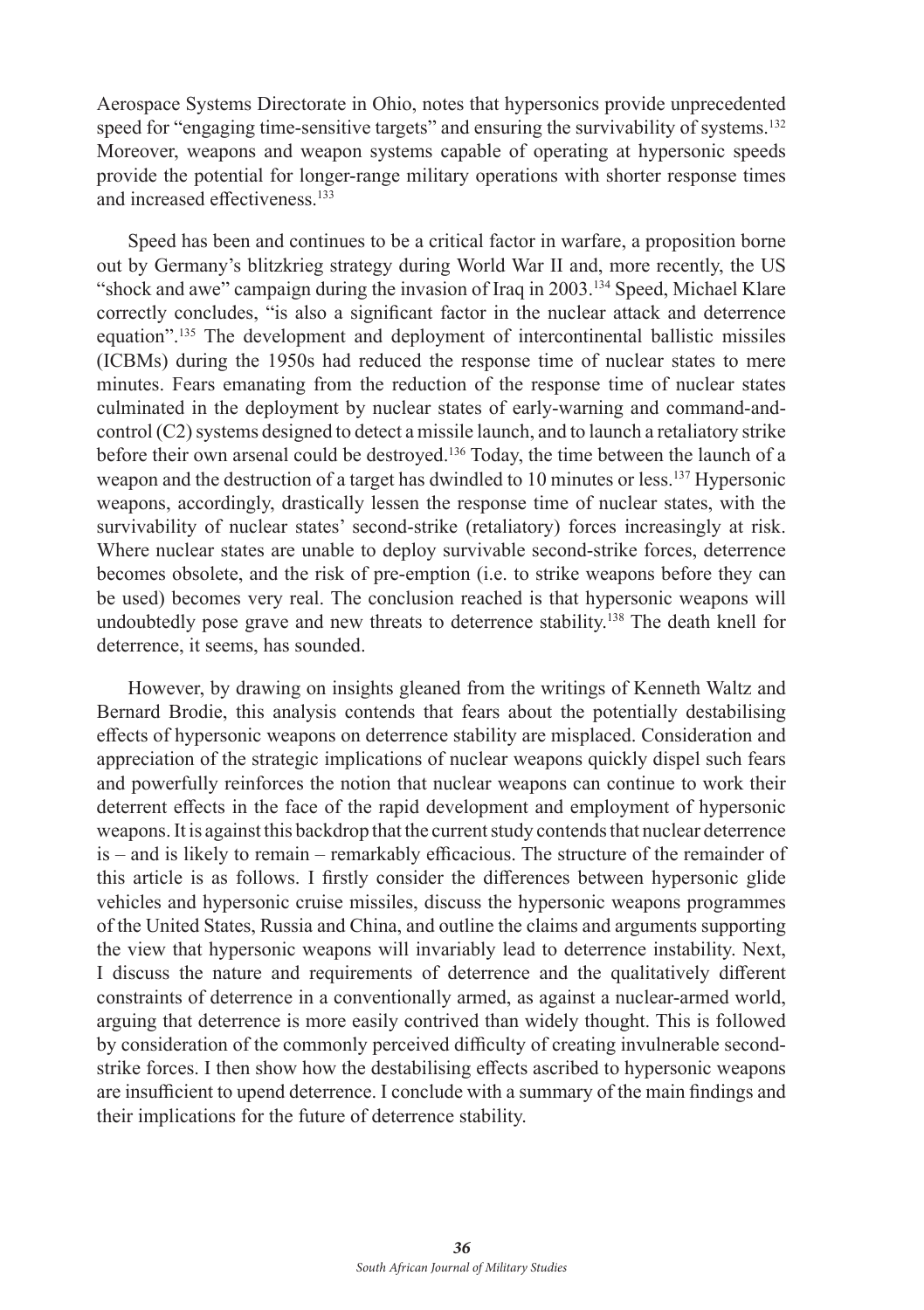#### **Hypersonic weapons: types, developments and fears**

It is fair to say that an arms race in hypersonic weapons technology is unfolding before our eyes, with Russia, China and the United States as the principal competitors.139 In this highly competitive race, as in others today, the Americans are finding it increasingly difficult to keep up with Russian and Chinese hypersonic developments.140 Before we scrutinise the various developments in hypersonic weaponry of each competitor, it will serve our ends well to distinguish between two types of hypersonic weapons. The first type – the hypersonic glide vehicle or, as it is sometimes referred to, the boost-glide weapon – is dependent on a booster rocket that carries the glide vehicle into the outer atmosphere, a process similar to the launch of an ICBM.141 Once the glide vehicle reaches an altitude of 64 to 160 kilometres above the earth's surface, the vehicle is released from the booster.<sup>142</sup> Whereas an ICBM is launched into the atmosphere and, after turning, plummets to the ground, a glide vehicle soars along the outer boundary of the atmosphere (above the range of sensors) before heading towards its target.<sup>143</sup> These vehicles boast great manoeuvrability during flight (similar to a cruise missile) combined with high speed (exceeding that of an ICBM) and precision-strike ability.<sup>144</sup> Unlike hypersonic glide vehicles, the second type of hypersonic weapon, namely the hypersonic cruise missile, is restricted to flight within the atmosphere. It can be launched from the sea, air or land.<sup>145</sup> These weapons are dependent on advanced air-breathing jet engines (for example, scramjets, also known as supersonic combustion ramjets) to reach and exceed Mach 5. However, given that these missiles carry their own fuel, their range is far less than is the case with hypersonic glide vehicles.

Both types of weapons have advantages and limitations. The dependence of hypersonic glide vehicles on rocket boosters suggests two important things: firstly, the technology related to rocket boosters is well established and proven and, secondly, rocket boosters offer both great speed and range.<sup>146</sup> The US Air Force's (USAF) Minuteman III ICBM, which was taken into service in 1970, has a range of over 9 650 kilometres and can reach Mach 23. However, as is widely known, ICBMs lack the ability to steer. After their launch, they travel along a predictable path (much like a cannonball).<sup>147</sup> What sets boost-glide weaponry apart is their replacement of a traditional warhead with that of an agile glider. Subsequent to the rocket booster burning out, the glide body separates from the booster and, as noted above, glides along the top of the atmosphere to their targets, with the attendant ability to manoeuvre while in flight.148 While the advantages are impressive, notable disadvantages prevail. Jeffrey Lewis, a nuclear expert from the Monterey-based Middlebury Institute of International Studies in California, notes that the glide body, once separated from the booster, "will no longer be travelling at hypersonic speeds".<sup>149</sup> Given that the missile is gliding, it decreases in speed (thus a decrease in re-entry), making it an even greater target than traditional ICBMs for missile defences.150 The manoeuvrability of glide vehicles, of course, provides the benefit of evading missile defences, but once the missile enters the range of missile defences, it will be an easier target to intercept than a traditional ICBM.<sup>151</sup>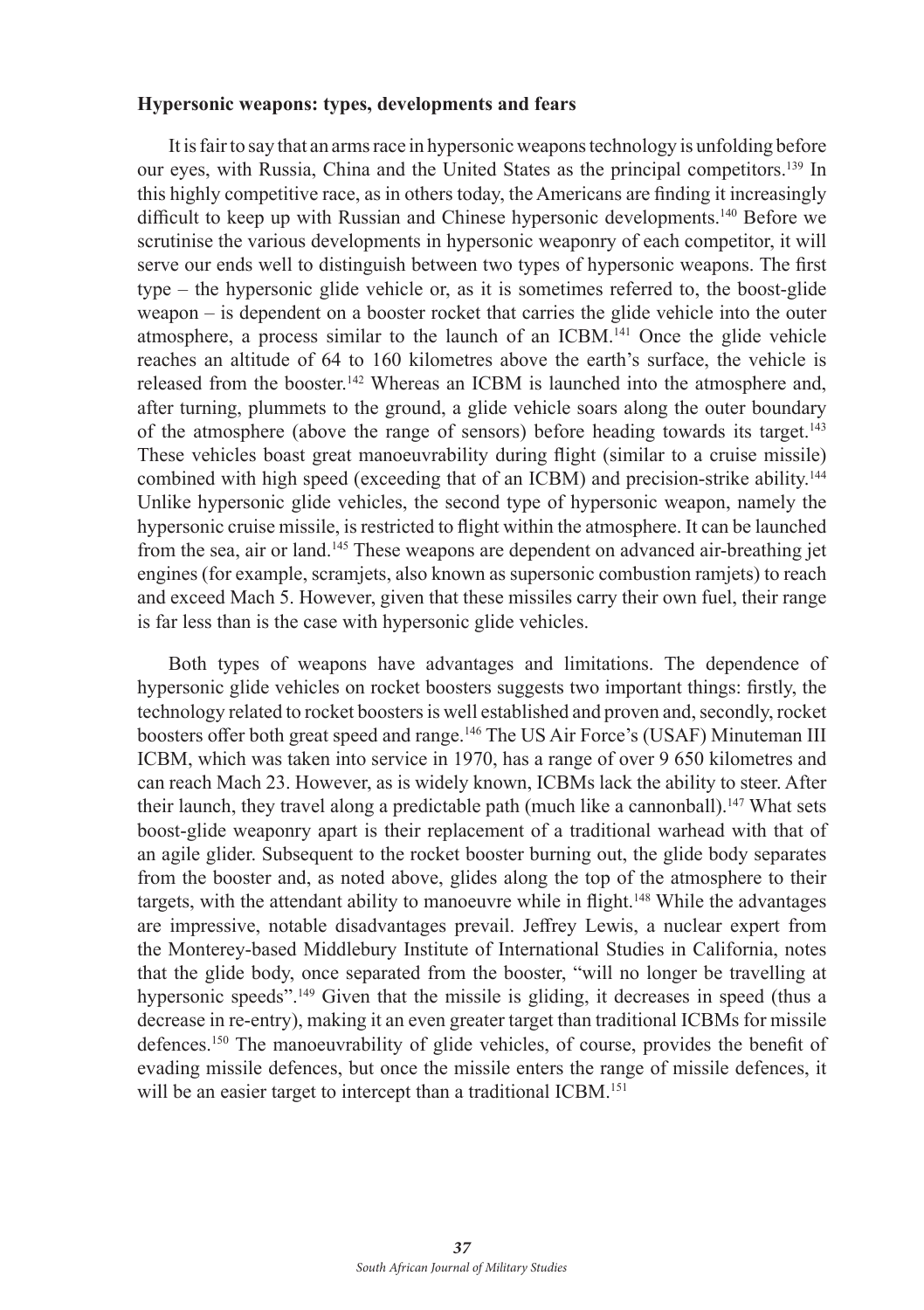On their part, hypersonic cruise missiles employ air-breathing engines. These engines are much smaller in size than hypersonic glide vehicles (the engine only has to carry the fuel while absorbing all the requisite oxygen from the atmosphere), implying that the entire weapon can be much smaller. The weapon's much smaller scale brings two advantages: firstly, the weapon can be fitted onto aircraft, ships or submarines without much difficulty; and, secondly, instead of merely gliding to the target, rapid acceleration becomes possible during flight; thus, increasing the manoeuvrability of the weapon.152 The drawbacks of hypersonic cruise missiles are twofold. The first drawback refers to the complexity and cost of technology associated with the engines powering hypersonic cruise missiles. While the technology associated with conventional jet engines are well established, these engines do not operate at hypersonic speeds, thus pointing towards the necessity of scramjet engines, which are complex and costly to develop. The second drawback relates to the speed at which air-breathing weapons can travel. Given that air-breathing weapons are oxygen-dependent and high altitudes have less oxygen, these weapons fail to reach the extensive altitudes characteristic of boost-glide missiles. This negatively affects the speed of the weapon, with air-breathers likely to reach speeds close to Mach 7, far less than that of a boost-glide weapon.<sup>153</sup>

Russia, China and the United States have all invested substantial resources in developing either or both types of hypersonic weapons, with the United States (as noted above) lagging behind. At the time of writing, the USAF's AGM-138A air-launched rapid response weapon (ARRW), a conventionally armed boost-glide missile, is the only hypersonic weapon likely to enter into service in the near future, with the first fullsystems trial scheduled for October 2021 and flight tests continuing through 2022.<sup>154</sup> Although the United States is pursuing various hypersonic weapons programmes, a recent Congressional Research Service Report notes that these programmes are in different phases of research, development, testing and evaluation, rather than in the procurement phase.<sup>155</sup> The sluggish pace of US hypersonic weapons programmes contrasts sharply with those of Russia and China.

Russia has already fielded both hypersonic glide vehicles and hypersonic cruise missiles. The Avangard hypersonic missile is a boost-glide weapon launched from an ICBM, giving the weapon virtually unlimited range. The weapon boasts on-board countermeasures, can carry a nuclear weapon with a two-megaton payload, and can reach speeds of Mach 20.156 The Tsyrcon (also spelled Zircon) is a ship-launched hypersonic cruise missile capable of reaching speeds between Mach 6 and Mach 8.<sup>157</sup> Russia's Project 22350 frigate *Admiral Gorshkov* successfully launched the missile during January 2020, while a successful test of the missile against a naval target was conducted on 7 October 2020.158 The weapon can strike both ground and naval targets, and can be launched from various platforms, including cruisers, corvettes, Project 22350 frigates, and the Project 885 Yasen-class submarines.159 In addition to the Avangard and the Tsyrcon, Russia has developed and fielded a nuclear-capable air-launched ballistic missile, the Kh-47M2 Kinzhal hypersonic missile, capable of reaching Mach 10 and with a range above 2 000 kilometres.<sup>160</sup> The missile travels at the stratosphere boundary to reduce air resistance, and is specifically designed to evade enemy air defences.<sup>161</sup> Although the Kinzhal is neither a hypersonic glide vehicle nor a hypersonic cruise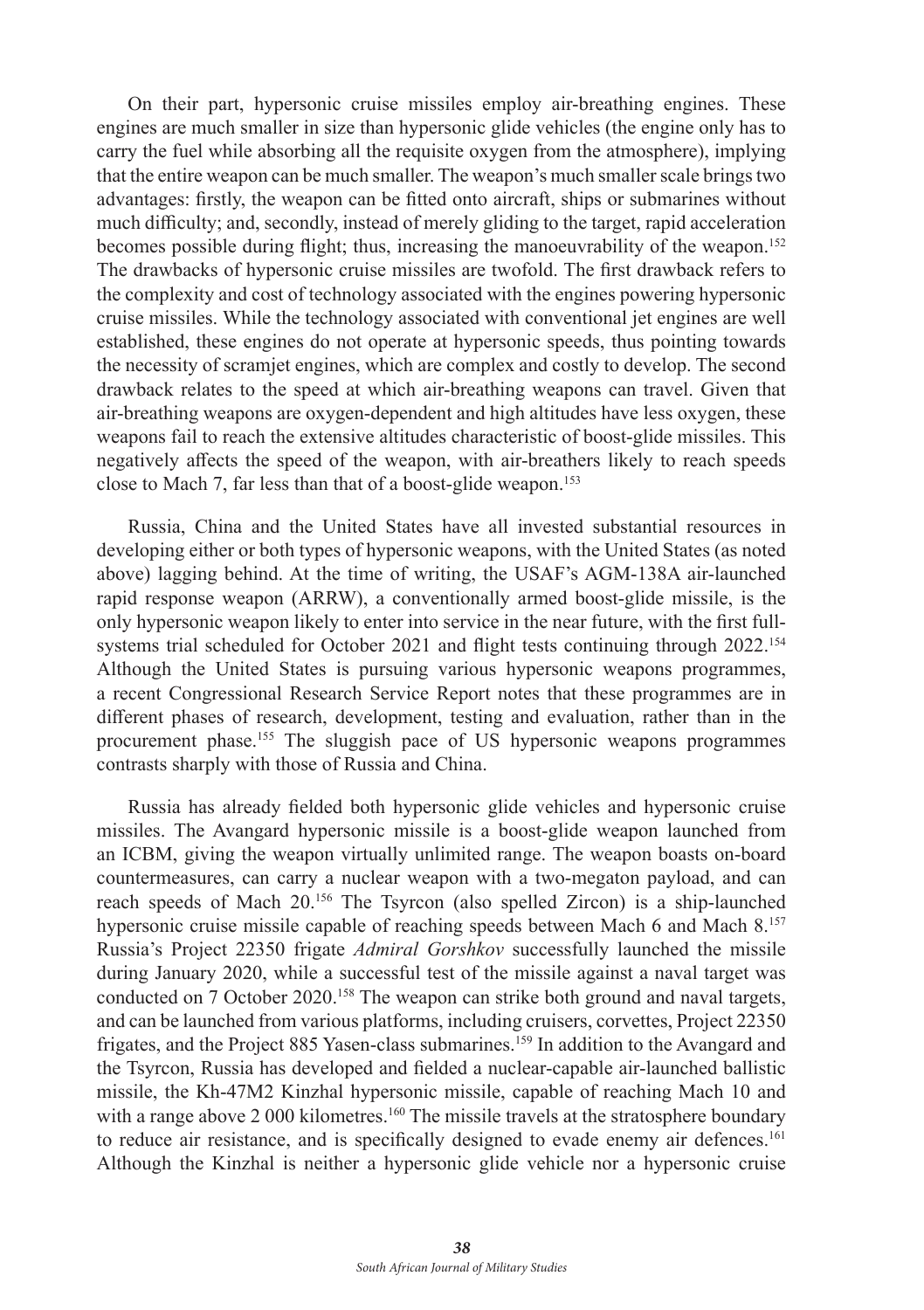missile, it forms part of Russia's hypersonic weapons programmes.162 The speed of the weapon and its ability to perform evasive manoeuvres during every phase of its flight pose defensive challenges akin to other hypersonic weapons. Hence, it is worth including it in this discussion.<sup>163</sup>

China's hypersonic weapons programmes have likewise outpaced those of the United States (although lagging behind Russia), with Chinese programmes involving various institutes and boasting considerable investment in facilities pertinent to hypersonic flight development (e.g. wind tunnels developed to simulate flight conditions reaching Mach 25).164 It is worth noting that, over the last five years, China has conducted 20 times more hypersonic tests than the United States.165 Particularly noteworthy is the DF-17 conventional missile. This medium-range ballistic missile employs a sleek hypersonic glide vehicle and has a range of 1 800 to 2 500 kilometres.166 It is widely argued that the weapon entered service in October 2019.167 Moreover, during 2019, China also unveiled the solid-fuelled road- and rail-mobile ICBM, the DF-41, which is capable of carrying either a conventional or nuclear hypersonic glide vehicle.<sup>168</sup> The weapon can reach Mach 25, and has a range of 12 000 to 15 000 kilometres; thus, it is capable of reaching the continental United States in less than 30 minutes.<sup>169</sup> In August 2018, China conducted various successful tests of the nuclear-capable hypersonic vehicle prototype, the Xingkong-2 (Starry Sky-2). The Xingkong-2 – a hypersonic cruise missile – uses a rocket motor to launch it vertically, but then uses its own propulsion system to power the missile after separation.170 The vehicle travelled at Mach 6 and is generally referred to as a 'waverider', i.e. a vehicle that uses "powered flight after launch and derives lift from its own shockwaves".<sup>171</sup> After the launch of the Xingkong-2, China's state-owned newspaper, *China Daily*, indicated that the powered flight of the missile "lasted for 400 seconds".172 In June 2020, China's Institute of Mechanics reported positively on the ground test "of a scramjet engine that ran for 600 seconds", indicating China's rapid progress in developing hypersonic cruise missiles.<sup>173</sup>

Against the backdrop of these developments, nuclear experts generally contend and fret that hypersonic weapons pose insurmountable challenges to deterrence stability. Accordingly, what are the fears? Principally, the increasing agility and speed of hypersonic weapons drastically reduce the response time of nuclear states, emboldening a would-be aggressor to launch a pre-emptive strike. Two arguments inform this particular claim. Firstly, the speed and agility of hypersonic missiles would render existing and future missile defences obsolete. Secondly, the failure of missile defences coupled with the reduction in the response time of nuclear states encourages the preemptive use of force – in short, second-strike forces can be destroyed before they can be employed.174 Besides concerns over hypersonic weapons squeezing the response time of nuclear states, nuclear observers further fret that the dual-use nature of hypersonic weapons (i.e. they can carry a nuclear or a conventional warhead) dramatically increases the risk of escalation.<sup>175</sup> In an often-feared scenario, a would-be aggressor using hypersonic weapons decides to target key enemy assets (e.g. surface ships, submarines, or nuclear command, control, communications, and intelligence [C3I] systems) at the outset of a conflict. Given the dual-use nature of hypersonic weapons, and being unable to discern the intentions of the aggressor, nuclear states are likely to launch their own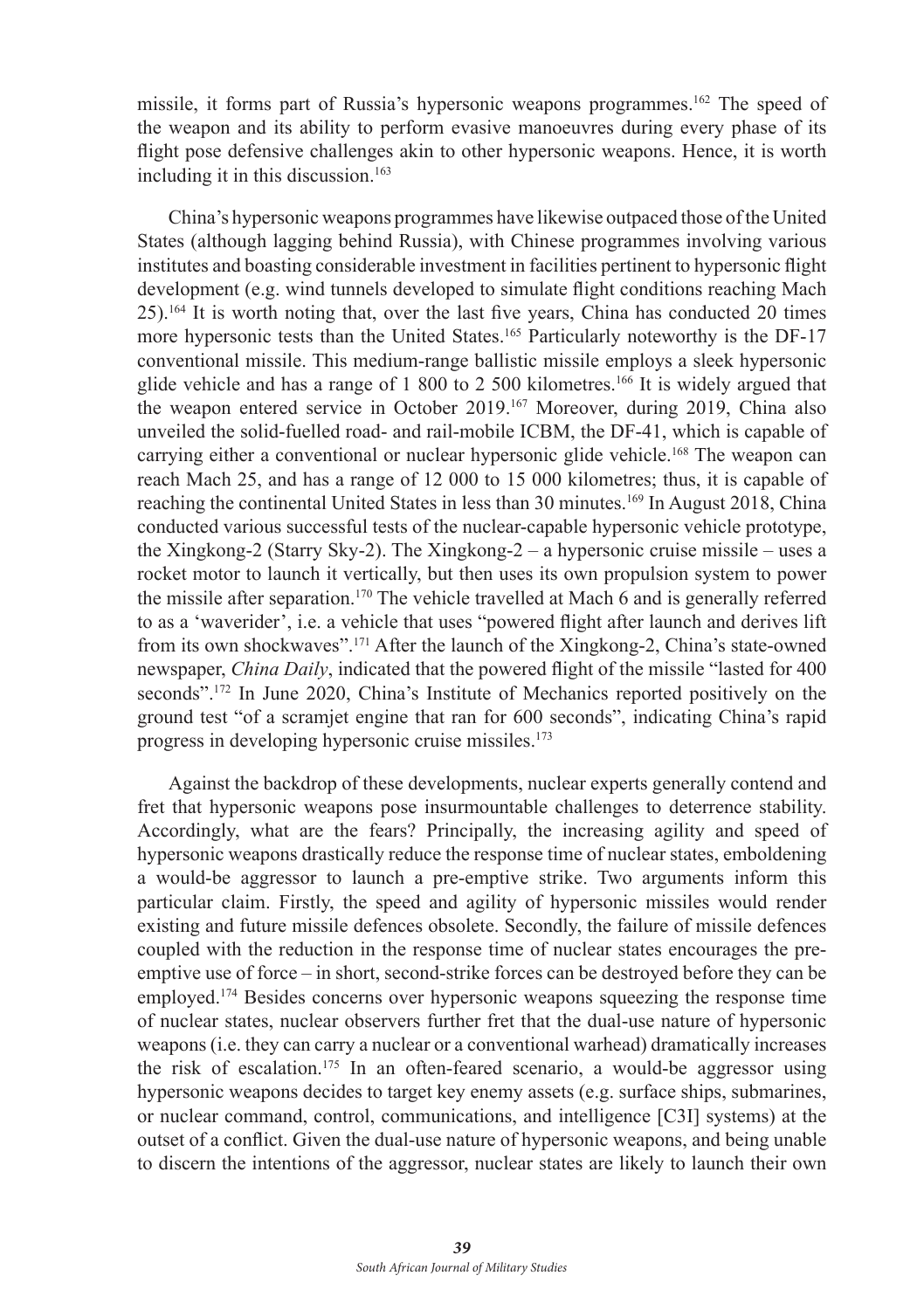nuclear weapons in the face of a 'use it or lose it' situation. Consideration of the nature and requirements of deterrence and, concomitantly, the ease of creating invulnerable second-strike forces, will go some way in allaying fears about the destabilising effects of hypersonic weapons on deterrence stability.

#### **The nature and requirements of deterrence**

Fretting about the stability of deterrence is as old as the nuclear age itself. Such fears – today *and* in the past – stem from misunderstanding the nature and requirements of deterrence. Accordingly, in this section the author discusses three aspects related to nuclear deterrence that are often prone to misunderstanding:

- the fundamental differences between international politics conducted in a conventionally armed world as against a nuclear-armed world;
- the question of *what* is required to deter; and finally
- the widely held belief that leaders must be rational for deterrence to work its effects.

The ostensible challenge of creating invulnerable second-strike forces is discussed in the next section.

## *Conventional versus nuclear deterrence*

States dissuade one another from attacking by employing one of two strategies. The first strategy, generally called the defensive ideal, is geared towards building forbiddingly strong forces and fortifications that look well-near impregnable to the attacker.<sup>176</sup> In this strategy, the emphasis is placed on reducing the capability of the enemy to inflict damage.<sup>177</sup> On the other hand, a strategy of deterrence turns on building retaliatory forces capable of inflicting unacceptable punishment on a state wishing to attack its manifestly vital interests.178 'To deter' means to dissuade someone from a certain course of action by frightening such person with unacceptable consequences. Although the two strategies work toward the common aim of dissuading a wouldbe aggressor from attacking, they each employ distinctive means to reach this aim. Accordingly, purely deterrent forces promise no ability to defend; conversely, purely defensive forces present no ability to punish. Each strategy conveys a different message to a would-be aggressor. The message of a strategy based on defence is this, 'although we are without ability to strike back at you, our defences are so impregnable that any attempt to overcome them would yield cost and risk far outweighing any prospective gain'.179 Conversely, a strategy based on deterrence conveys the message, 'although we are without ability to defend, if you attack, we will punish you in ways that bring more pain than gain, more cost than reward'. A deterrent strategy is *not* geared to fending off an aggressor, but to destroying or damaging the manifestly vital interests of an aggressor.<sup>180</sup> Such a strategy is well served by second-strike nuclear forces. In deterring an aggressor, one thus needs nothing more than a force capable of surviving a first strike and striking back sufficiently hard to cancel any gains an aggressor might wish to obtain.<sup>181</sup>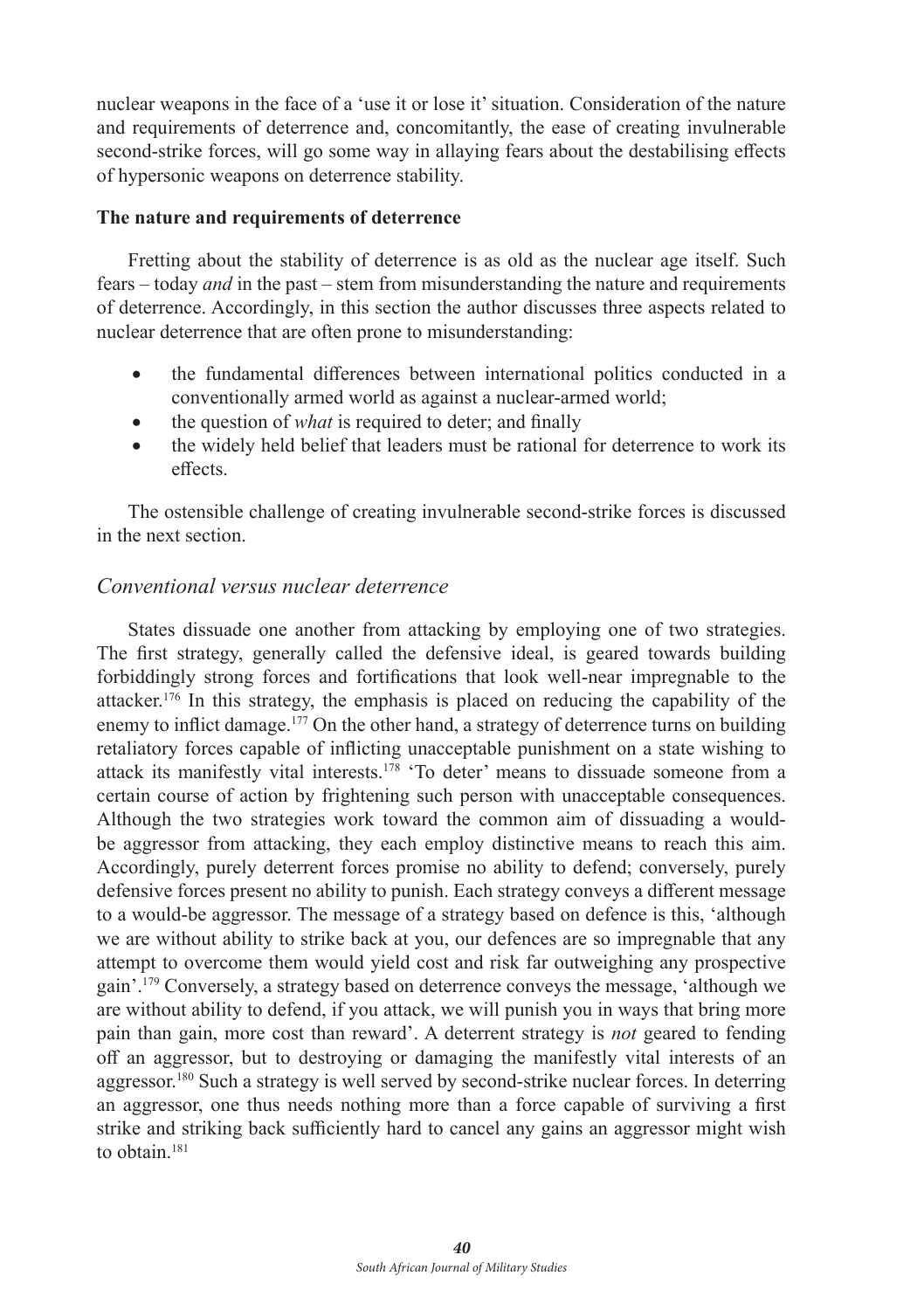The credibility of deterrent threats in a conventionally armed world is extraordinarily difficult to establish. Would-be aggressors might chance their luck believing that the outcome of battle is dependent on many factors (some of which are within their control), and that the consequences of their aggression might not be so severe. They may believe that the weapons, strategy and sheer determination of their armed forces will carry the day and that their suffering, should defeat come, will be limited. As history has shown, predicting the outcomes of conventional wars has proved to be inordinately difficult.182 In a conventional world, uncertainty about outcomes does little to restrain states from fighting wars.183 Miscalculation, a major cause of war, becomes all the more likely in a conventional world because states at once overestimate their own position and believe that their suffering might be limited in the face of defeat.

A nuclear world invokes a distinctive kind of reasoning. Calculations about nuclear war proceed along different lines than those found in a conventional world.<sup>184</sup> Two or more nuclear-armed states contemplating war do so full well knowing that their suffering, should war ensue, may be unlimited. That it might turn out not to be the case is, of course, true, but it is hardly the kind of uncertainty that encourages the use of force.<sup>185</sup> In a conventional world, given difficulties in gauging the military capabilities of competitors, uncertainty constrains one to think in terms of winning or losing. In a nuclear world, uncertainty constrains states to think in terms of survival or annihilation.186 As Soviet premier, Nikita Khrushchev, famously remarked in June 1964, "[n]uclear war is stupid, stupid, stupid! If you reach for the push button you reach for suicide."<sup>187</sup> Apart from sheer survival, nuclear war can serve no other political goal.<sup>188</sup>

The destructiveness promised by the outcome of a nuclear exchange breaks sharply from the uncertainty in predicting outcomes in a conventional world. This, as Kenneth Waltz aptly notes, makes one wonder about the oft-heard charges that deterrence depends on perceptions, and that the credibility of deterrent threats is difficult to establish.189 As noted above, the uncertainty in predicting outcomes in a conventional world emboldens leaders to risk war. On the other hand, imagining the catastrophe promised by nuclear wars constrains leaders to step back from the brink of war.<sup>190</sup> Everyone – from the leaders of states to the man in the street – knows that catastrophe lies at the door should things get out of hand and nuclear weapons go off.191 Making that prediction is fairly simple, given that it is not dependent on a close estimate of opposing forces. The number of cities vulnerable to the attacks by an adversary equals the number of strategic warheads it can deliver. Yet, within wide ranges, variations of number matter little. For, as Kenneth Waltz explains, "[t]he expected effect of the deterrent achieves an easy clarity because wide margins of error in estimates of the damage one may suffer do not matter."192 Will we lose one or two, two or three, or five or ten cities? When these are the questions vexing our minds, we cease thinking about running risks and start fretting about how best to avoid them.193 Given that catastrophe looms in the face of the use of nuclear weapons, these weapons "create their own credibility".<sup>194</sup> The problems and uncertainties that plague the effectiveness of deterrent threats in a conventional world – i.e. the distant, limited and problematic nature of the damage threatened – quickly disappear in a nuclear one. Nuclear weapons at once remove the vexing problem of military miscalculation and make politically pertinent prediction possible.195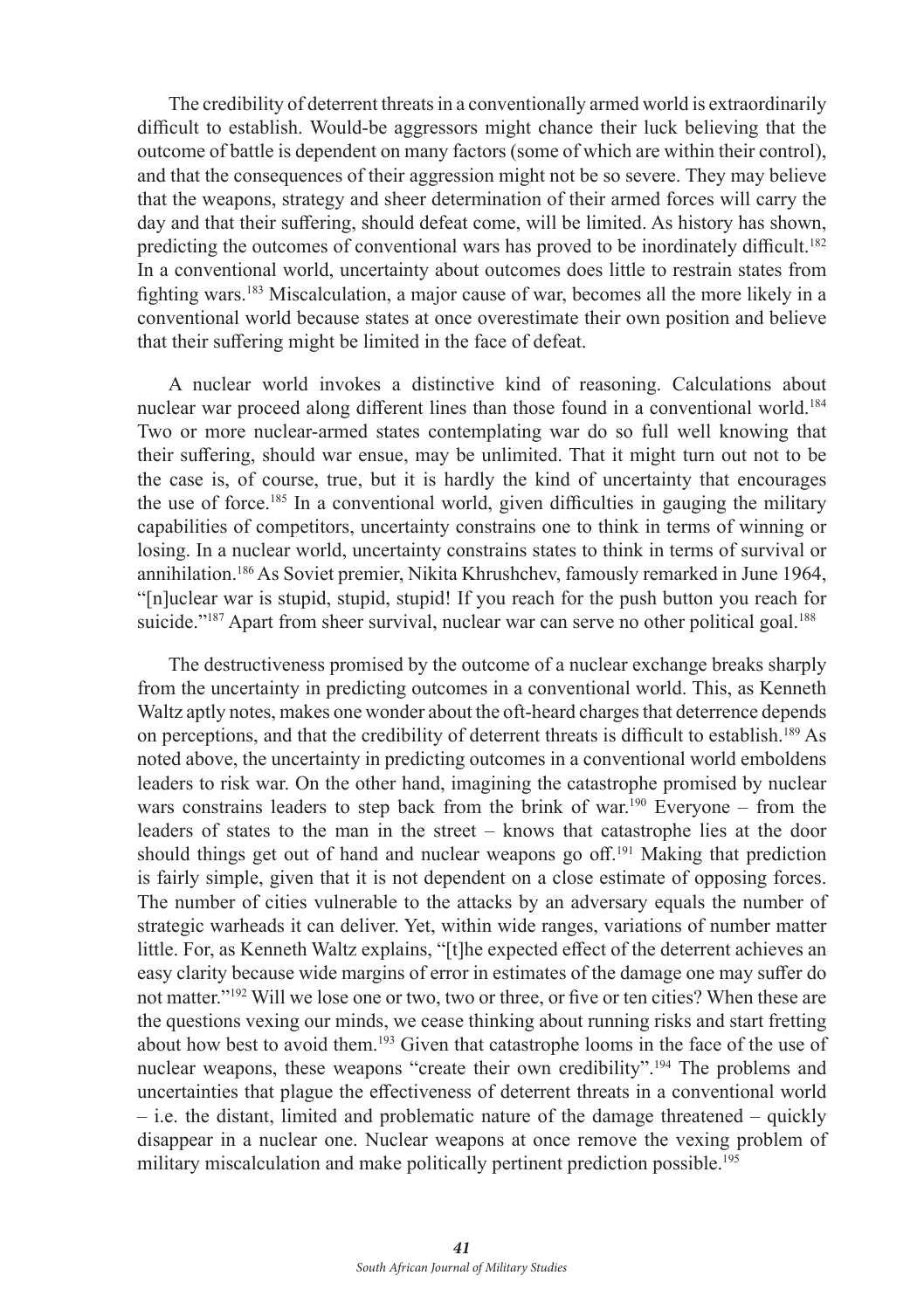The credibility of deterrent threats in a nuclear world derives from the particular qualities of nuclear weapons and the effects they produce. As the title of a book edited by Bernard Brodie fittingly suggests, nuclear weapons constitute *The absolute weapon.*<sup>196</sup> Nuclear weapons can work their deterrent effects irrespective of what other countries do. If a nuclear state were able to wipe out *all* of the strategic warheads of an adversary, or to defend against 'the bomb' such that only a few warheads slip through, Brodie's title would be seriously misleading.197 However, nuclear weapons *are* absolute in nature, with four interrelated qualities accounting for this feat:

- nuclear weapons are terribly destructive yet small in size;
- not only are they more destructive than anything produced before, but the *speed* at which destruction occurs is unprecedented. As Thomas Schelling aptly noted, "[t]o compress a catastrophic war within the span of time a man can stay awake drastically changes the politics of war";<sup>198</sup>
- rendering a sufficient number of warheads invulnerable to attack is a fairly easy endeavour; and
- there exists no adequate defence against the bomb (today and for the foreseeable future), such that delivering a sufficiently large number of warheads is impossible to thwart.<sup>199</sup>

The last point above implies that a state subjected to a retaliatory strike is defenceless, with the amount of damage inflicted upon it dependent on the attacker's restraint and little on any efforts it can muster.<sup>200</sup>

## *What is required to deter?*

Is deterrence difficult to contrive? The short answer is 'no'. Deterring an adversary requires the ability to inflict unacceptable damage on an aggressor. During an interview with Anna Cornelia Beyer, Kenneth Waltz aptly noted that 'unacceptable damage' is often mistakenly defined as the ability to destroy much, if not most, of an adversary's country.201 For former US Secretary of Defence, Robert McNamara, this meant that the United States needed to destroy nearly 20–25% of the population of the Soviet Union and, concerning its industrial capacity, about 50–66%. Estimations of what is required to deter are often inordinately high. To deter an adversary, one needs not appear to have the ability to destroy 50% or even 25% of another country. Would South Korea attempt to destroy North Korea's nuclear weapons at the risk of one 100-kiloton nuclear weapon exploding above Busan, a South Korean port city? According to estimations from the modelling tool NUKEMAP, such a detonation would kill 440 000 people in seconds, a figure referring only to fatalities from the immediate blast.<sup>202</sup>

The belief that deterrence depends on destroying cities and, concurrently, that a strategy of deterrence must be wedded to the threat of *massive* retaliation, is a false one. Destroying a country is not necessary for deterrence to work. States are deterred not because of the expectation that they will suffer a certain amount of damage, but because they have no way of knowing how much damage they will suffer.203 Deterrence is based on what one country *can* do to another country, not on what it *will* do. What is required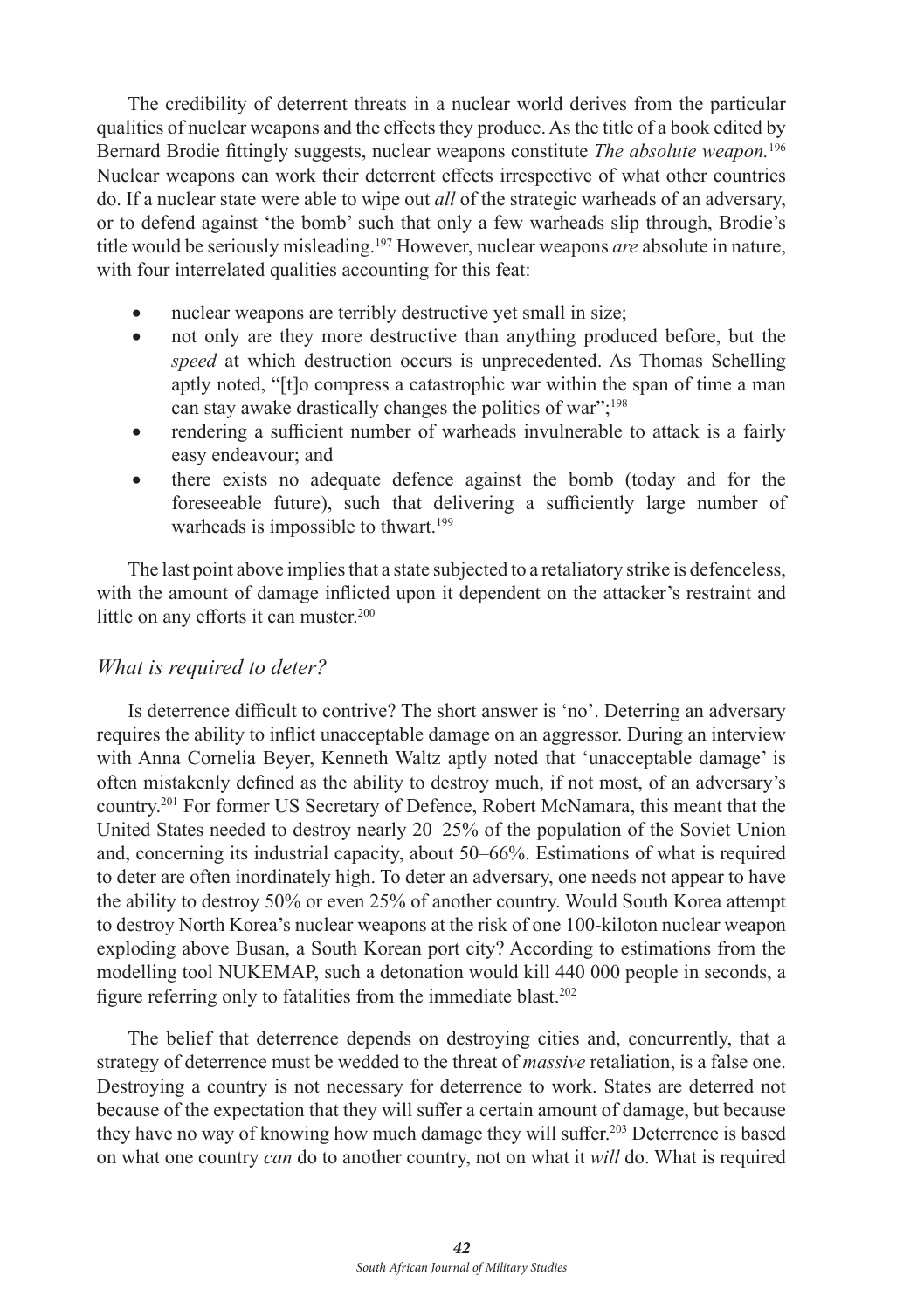to deter is the ability or, importantly, the *appearance* of the ability that an attack by an aggressor will be met with a retaliatory blow incurring a high degree of damage. It matters little whether or not you *can* retaliate, as long as the aggressor state *believes* that you have the ability to do so.204 As Bernard Brodie puts it, "[t]he threat of retaliation does not have to be 100 percent certain; it is sufficient if there is a good chance for it [...] The prediction is more important than the fact."<sup>205</sup> To put it differently, states in a conventional world could initiate war if they believed the possibility of success to be high; in a nuclear world, aggression is stymied where the aggressor believes retaliation is possible. What is required to deter is not certainty but *uncertainty* of response because, if retaliation occurs, an aggressor stands to lose so much.<sup>206</sup> In a conventional world, uncertainty tempts states to initiate war; in a nuclear world, it produces hesitation, because the consequences of action are too dangerous to bear.207

## *Leaders, rationality and deterrence*

Nuclear weapons deter aggression against the manifestly vital interests of their possessors, irrespective of the identity of rulers or the characteristics of their states.208 However, we are often told that the cognitive abilities of leaders (especially those of new and prospective nuclear states) are a cause for concern. These leaders, so the argument goes, might be slow to learn and appreciate the constraining effects of nuclear weapons.209 Internally, such leaders might prove to be ruthless and radical, espousing revolution at home and abroad. Observers of nuclear affairs then fret that the external behaviour of these states might match their internal aggression. Yet, the history of international politics illustrates that international political outcomes are not uniquely determined by the internal characteristics of states and the particular qualities of their leaders.210 External pressures constrain the behaviour of states, with the force of the pressure varying with conditions.211 Of all the external forces impinging upon states, what could exert a greater effect on state behaviour than nuclear weapons? The cognitive abilities of leaders matter little when everyone but an idiot can appreciate their destructive force.212 When confronted with such clear and present danger, what more do leaders need to learn, and how is it conceivable that they can miscalculate? To launch a first strike in the absence of a guarantee of success and, simultaneously, the presence of the promise of retaliation, implies that all those who wield control over nuclear decisionmaking would have to become insane at once. Accordingly, Joseph Nye notes that nuclear weapons produce the "crystal ball" effect, i.e. it is evident to everyone around that catastrophe lies around the corner if force gets out of hand. In a conventionally armed world, the crystal ball's outlook is cloudy; in a nuclear-armed world, the outlook is "perfectly clear".<sup>213</sup> The reality of a nuclear world trumps political rhetoric.<sup>214</sup> Nuclear weapons constrain their possessors –  $all$  of them – to act with caution.<sup>215</sup>

One of the hackneyed criticisms levelled against nuclear deterrence is the charge that it assumes leaders to be rational.<sup>216</sup> The efficacy of deterrence, according to this view, rests on rationality.217 As Tom Sauer and Ramesh Thakur (amongst a host of others) recently reiterated, "deterrence stability depends on *rational decision-makers* being always in office in every single nuclear-armed country. The leaders of the nine countries with the bomb today [...] do not universally reassure on this score" [my emphasis].<sup>218</sup>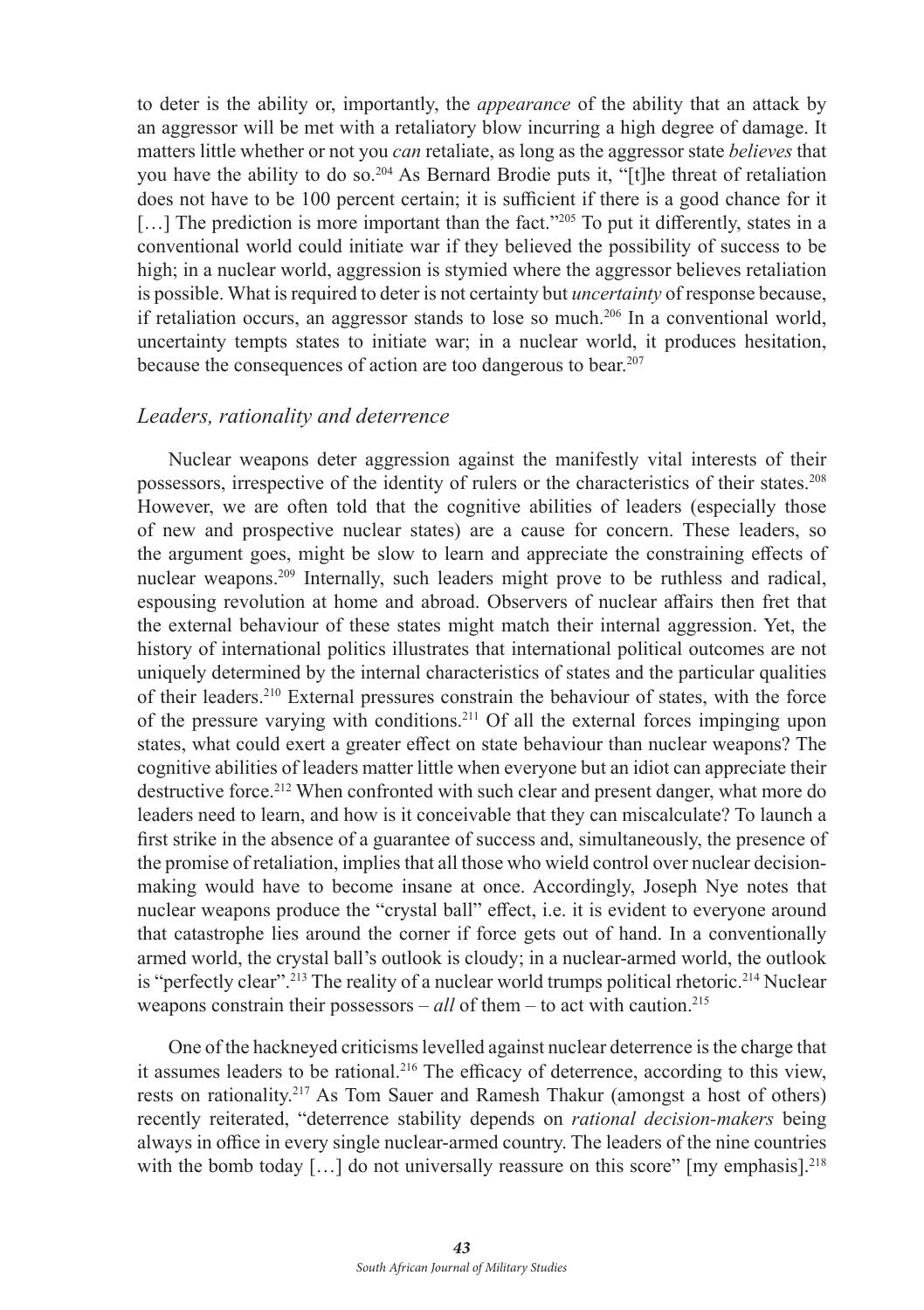Critics correctly note that individuals are not "necessarily utility-maximizing machines that rationally purse material gain and expect others to do the same".219 However, as Kenneth Waltz notes, "deterrence does *not* rest on rationality, whatever that term might mean" [my emphasis].220 Defined simply, a person is rational if he or she is able to reason. It does not take much reasoning to conclude that fighting nuclear wars is impossible, and to launch a path of aggression in the face of retaliation "is obvious folly".221 In drawing those conclusions, one does not need to engage in complicated calculations, but only needs to apply a little common sense.<sup>222</sup>

Robert Jervis agrees and notes, "even an emotional, short-sighted, and dim-witted opponent" would be able to see clearly that aggression against a nuclear opponent would be the "worst alternative".<sup>223</sup> Moreover, as Jervis further argues, rationality is neither a necessary nor a sufficient condition for deterrence, and for two good reasons.224 Firstly, critics usually associate irrationality with a leader marked by emotional impulsiveness bent on launching an attack or someone prone to risk-taking. Yet, *irrationality* could have the opposite effect, leading a state to acquiesce passively, while a rational take on the situation could embolden a state to act with aggression. Secondly, a wouldbe aggressor is less likely to launch a first strike if it fears its adversary will retaliate without properly assessing the risks.<sup>225</sup> Deterrence is not dependent on rationality, but on fear – and nuclear weapons provide the best of all possible means to create fear. 226

A related criticism is that the efficacy of deterrence rests on all parties accepting the 'doctrine' of deterrence. During the Cold War (1947–1991), nuclear observers were concerned that deterrence would fail if the Soviet Union did not accept the doctrine.227 Thus, Henry Kissinger lamented that the 'theory' of mutual assured destruction (MAD) was weakened because the Soviets did not believe it.<sup>228</sup> However, as Waltz notes, the "efficacy of deterrence" is not dependent on "anyone accepting it".229 Today, as before, nuclear observers worry that the values, perceptions and calculations of nuclear adversaries may diverge and, where they do, nuclear disasters loom. When he was Secretary of Defence, Harold Brown warned that the only way to quell the Soviet Union's drive for and use of "war-winning capabilities" was to ensure that "the Soviets will clearly understand that we will never allow them to use their nuclear forces to achieve any aggressive aim at an acceptable cost".230 Now, faced with the rambunctious North Korean leader, Kim Jong Un, nuclear observers emphasise that Washington must understand not only North Korea's objectives, but also "how North Korean officials understand U.S. objectives and whether they consider U.S. statements credible".231 One wonders, however, what more the Soviets then, and North Korean officials now, need to understand when the dangers are so clear and the consequences so easily imagined. Today, as before, not much need to be understood or accepted by leaders to appreciate the destruction a few nuclear weapons can bring.

#### **Creating invulnerable second-strike forces**

Creating credible second-strike forces is less daunting than most observers believe. Nuclear weapons are light, easy to move and to hide, and their means of delivery are easily devised and procured. In fact, their means of delivery are as wide-ranging as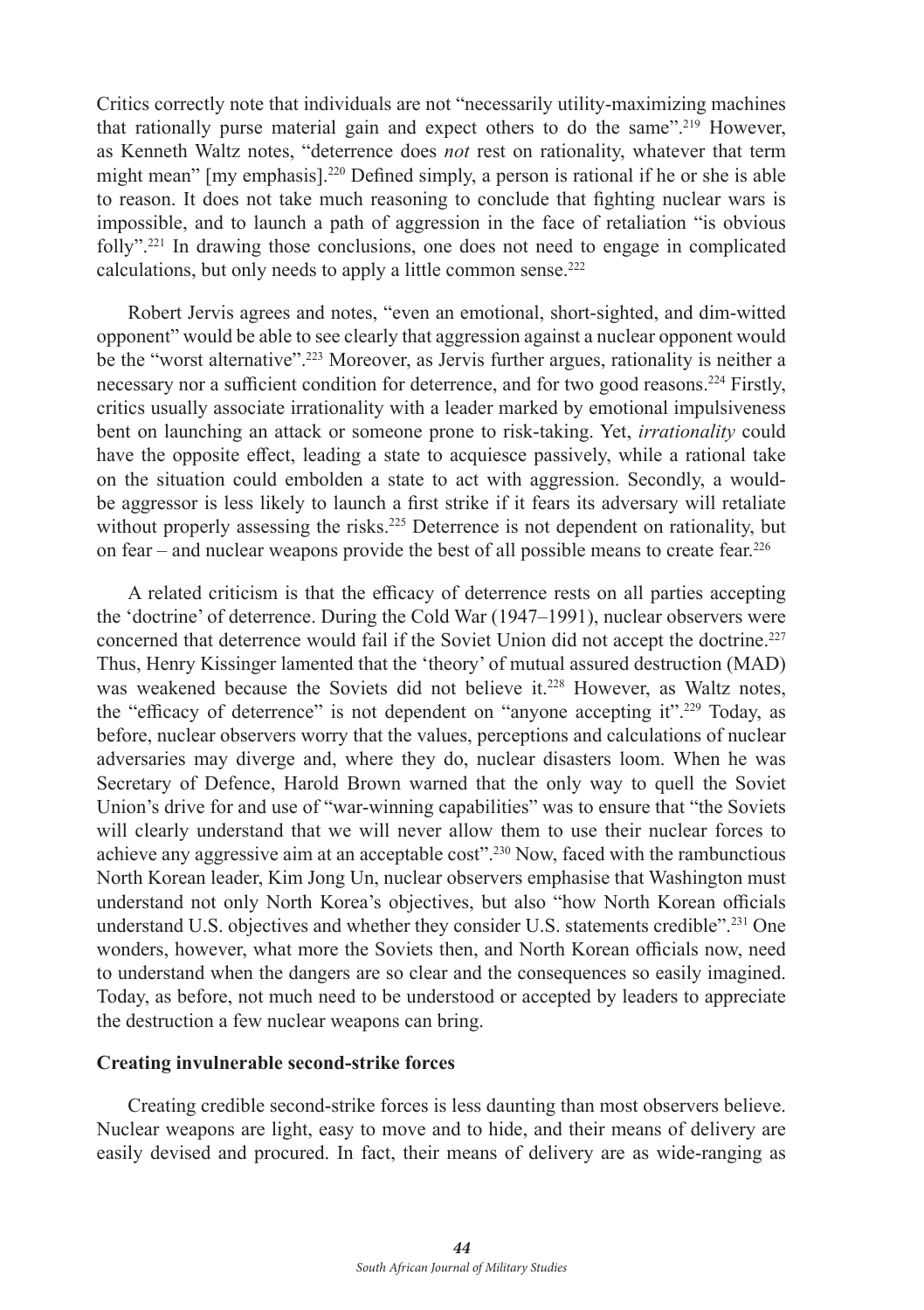the ingenuity of their possessors. Beyond the traditional delivery vehicles (consisting of ICBMs, ballistic missile submarines, and strategic aircraft), nuclear weapons can be delivered by trucks driven in from neighbouring states or by small boats firing torpedoes while lying offshore. They can also be placed in small packages in cargo ships and detonated upon receiving a signal, and, yes, they can also be delivered by oxcart. Nuclear states, moreover, may deploy real weapons alongside dummies, while leading other states to believe that the arsenal of such nuclear state is much larger than it actually is.232

Moreover, and again, contrary to popular belief, the idea that a credible secondstrike force requires large numbers is a false one. A few strategic warheads – deliverable and of uncertain location – are sufficient for creating a second-strike force.<sup>233</sup> Yet, we often wonder whether the credibility of retaliatory threats would hold if the strategic forces of the aggressor outnumber those of the attacked. In a conventional war between two nuclear-armed states, will an unsuccessful defender have the resolve to use its retaliatory force first against an aggressor with superior strategic forces? This question is entirely misplaced, for a would-be aggressor would concern itself less with the strategic balance of nuclear forces and more with whether its aggression would cause nuclear weapons to rain down on it.234 Two or more nuclear states encroaching on each other's manifestly vital interests are constrained to act with moderation because the immoderate behaviour of each state increases the credibility of the other's nuclear threats. In considering deterrent forces, what matters is not the numerical superiority of one state vis-à-vis the rest, but whether a state is capable of striking back and causing unacceptable damage. The numerical superiority or inferiority of states' strategic forces has no effect on how each state calculates danger or on the question of whose resolve is the greatest.235 With this in mind, retaliatory forces are best seen in absolute instead of relative terms.236

Small nuclear forces can deter larger ones, as the history of the nuclear age illustrates. Justin Galen (pseudonym), writing in 1979, wondered whether the Chinese 60–80 medium-range and 60–80 intermediate-range missiles (both of which were of doubtful accuracy and reliability) and their obsolete bombers were sufficient to deter the Soviet Union.237 The missiles, even if fired at cities, were likely to miss their targets, and the bombers were likely to be overwhelmed by Soviet Union defences. The Soviets, moreover, were likely able to launch a pre-emptive attack, having "almost certainly located virtually every Chinese missile, aircraft, weapons storage area and production facility".238 The Soviet leaders, however, surely saw things in a different light. Locating well-near all missiles and aircraft is insufficient. The point – for them *and* now for us – is that *some* Chinese missiles and *some* bombers might have slipped through.239 The Cuban Missile Crisis of 1962 further illustrates the point. Reflecting on the crisis years later, Henry Kissinger noted that the Soviet Union had only about "60–70 truly strategic weapons" compared to roughly 2 000 American missiles and bombs.<sup>240</sup> Yet, as he concluded, "with some proportion of Soviet delivery vehicles surviving, the Soviet Union could do horrendous damage to the United States".241 In assessing their strike capabilities during the crisis, the US Tactical Air Command claimed that it could destroy 90% of the Soviet missiles placed in Cuba. The damage promised by the remaining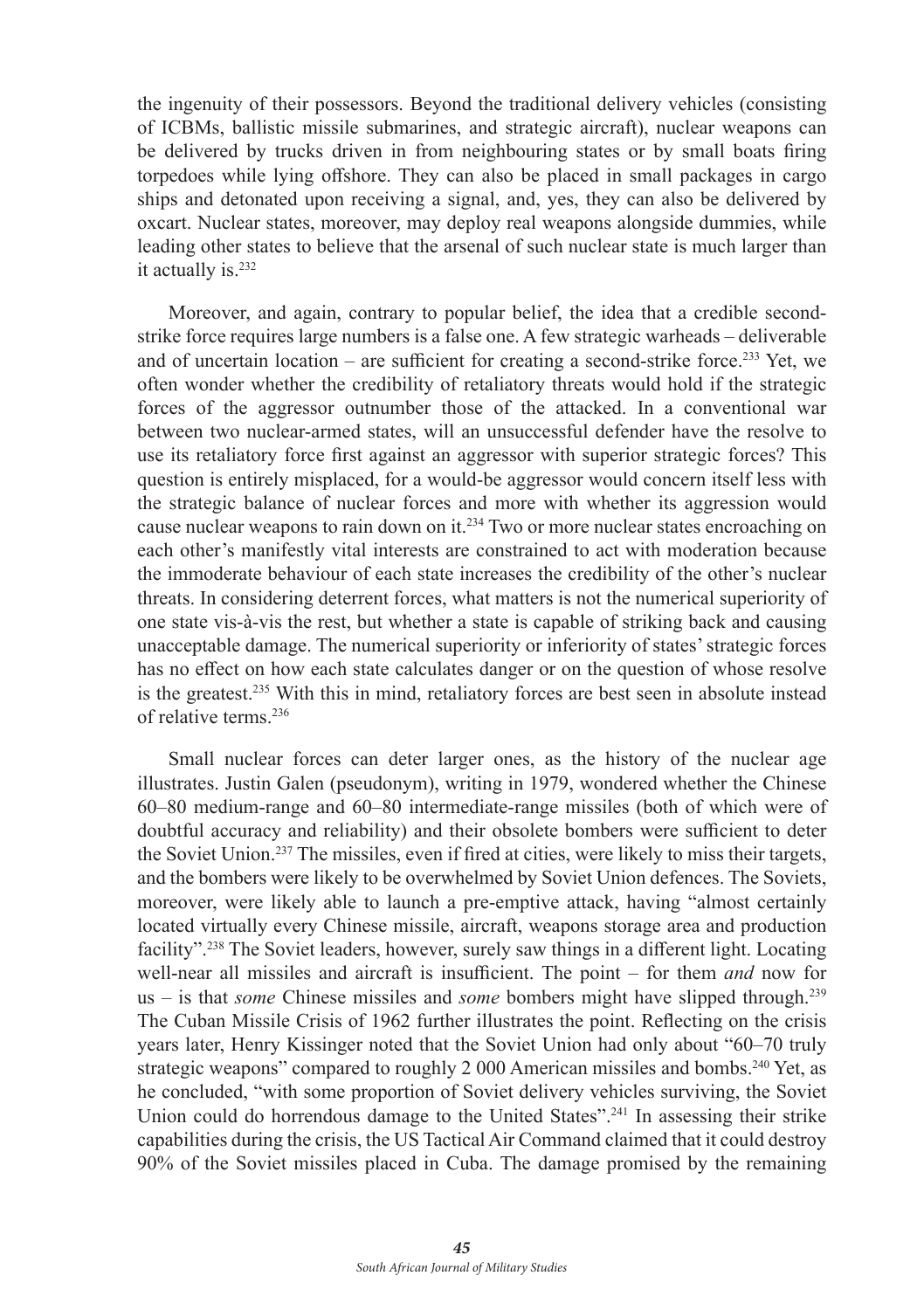$10\%$  – some six to seven missiles – was deemed unacceptable to the United States.<sup>242</sup> In essence, the United States could not be confident that its 2 000 strategic warheads would destroy the Soviet Union's 60 or 70.<sup>243</sup> Absent the guarantee that the United States could destroy *all* of the Soviet Union's strategic warheads (or, for that matter, Soviet bombers, launchers or submarines), who would run the risk?<sup>244</sup>

The above illustrations powerfully underline two basic truths about nuclear weapons, both of which are pertinent to the purported destabilising effects of hypersonics on deterrence stability. Firstly, not much is needed to deter. A small force may indeed be more vulnerable than a bigger one, but it is only worse than a bigger one if an "attacker believes he can destroy *all* of the force before *any* of it can be launched" [emphasis in original].245 Lacking this belief, a small second-strike force becomes equivalent to a large second-strike force.246 Secondly, if any part of a nuclear force is invulnerable, the entire force is rendered invulnerable.<sup>247</sup> It does no good if a major part of a nuclear force can be destroyed when a small number of surviving warheads could cause such great damage. With conventional weapons, a premium is placed on the ability to launch a debilitating first strike, thereby getting the upper hand and setting the course of the war. In essence, the first phase of war becomes of overriding importance in a conventionally armed world. With nuclear weapons, striking first scarcely matters if it risks the destruction of a number of cities. What matters most is not the first stage of war but what happens at the end of the war.<sup>248</sup> "Uncertainty about controlling escalation", Kenneth Waltz reminds us, "lies at the heart of deterrence."<sup>249</sup> This reality was aptly conveyed by President Kennedy during the Cuban Missile Crisis of 1962, "[i]t isn't the first step that concerns me, but both sides escalating to the fourth and fifth step – and we don't go the sixth because there is no one around to do so."250

#### **Hypersonic weapons and deterrence** *instability***?**

Nuclear deterrence remains deeply stable, notwithstanding the impressive and rapid development of hypersonic weapons. As the reader will recall, nuclear experts are concerned that the increased agility and speed of hypersonic missiles reduces the response time of nuclear states; thus, encouraging the pre-emptive use of nuclear weapons. This fear is supported by two arguments. Firstly, the speed and agility of hypersonic missiles would render missile defences obsolete. Secondly, the failure of missile defences coupled with the reduction of the response time of nuclear states encourages the pre-emptive use of force. In short, second-strike forces can be destroyed before they can be employed. Besides this, the dual-use nature of hypersonic weapons ostensibly provides unique escalatory dangers for nuclear war. The conclusion reached by nuclear experts and policymakers is that hypersonic weapons are likely to upend strategic stability.

I first consider the challenge raised by hypersonic weapons to missile defences, then consider the possibility of the pre-emptive use of nuclear weapons and, finally, reflect on how the dual-use nature of hypersonic weapons ostensibly poses insurmountable challenges to nuclear deterrence.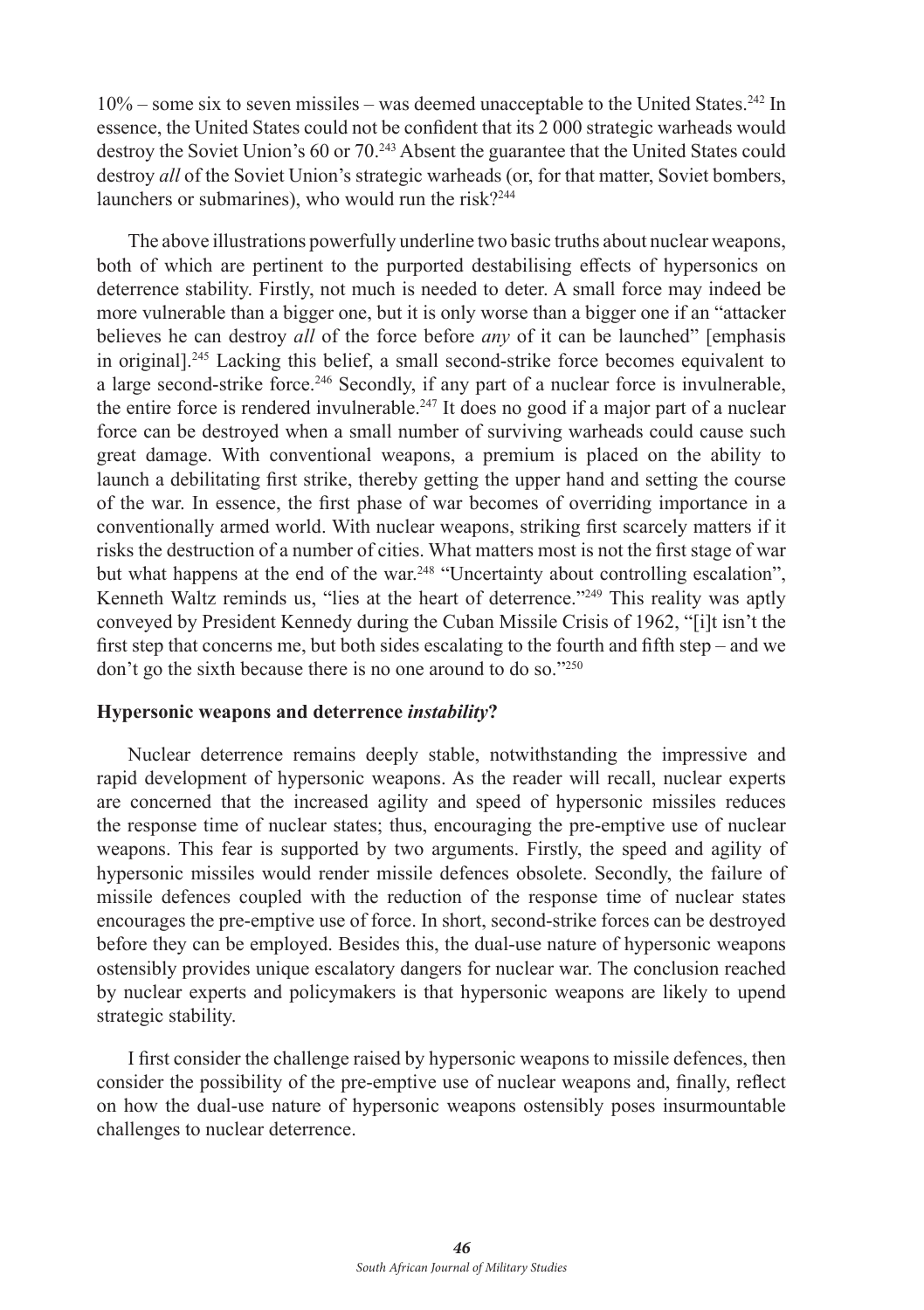Fretting about the invulnerability of hypersonic weapons to missile defences is senseless. We have always known, yet very few have apparently appreciated, that the big problem with missile defences is that they do not and will not work.<sup>251</sup> Most experts agree that a leak-proof defence is impossible, and even if it were possible, there is every reason to doubt that it would not last.252 The problem with missile defences was well captured by US President Donald Trump's Secretary of State, Mike Pompeo. When asked why US-deployed Patriot air defence missiles in Saudi Arabia failed to shoot down a barrage of missiles (or perhaps drones) that struck the Abqaiq oil processing centre on 14 September 2019, he replied, "[e]ven the best air defence systems sometimes fail."253

Confidence in missile defence systems is and has always been misplaced. In October 1964, Soviet leader Nikita Khrushchev lauded Soviet defences by boasting that it had a new missile capable of hitting "a fly in the sky".254 However, hitting a fly in the sky solves nothing. The difficulty, Kenneth Waltz presciently notes, lies in hitting many flies in the sky after first "separating the flies from the fleas".255 Both the would-be aggressor and the attacked will understand and believe that some warheads would slip through the defences. For missile defences to work they would have to be the most intricate systems ever deployed and they need to work with near perfection when confronted with the only test that matters, i.e. that of enemy fire.<sup>256</sup>

The efficacy of missile defences is further upended by the ease by which they can be thwarted. One way to achieve this is simply to multiply warheads; thus, overwhelming a system with more delivery vehicles than it can handle.257 During November 2020, the US Navy destroyer, *USN John Finn*, conducted a successful intercept test of an ICBM target using the Aegis Ballistic Missile Defense (BMD) system.258 Although the successful test was met with much fanfare, the harsh reality is that not much was achieved. As expected, critics have correctly warned that the increase in US reliance on BMD "could spur Russia and China to enhance the size and capability of their nuclear arsenal".259 In fact, both Russia (through its hypersonic weapons programme and the development of an undersea torpedo) and China (through diversifying its nuclear strike capabilities) have already responded to US missile defence by ramping up their nuclear delivery options.260 Today, as before, multiplying warheads in the face of increasing reliance on missile defences is sufficient to ensure that a few warheads could slip through. The conclusion reached by Daryl G. Kimball is instructive:

Nuclear strategists have long understood that the development and deployment of strategic missile interceptors are ineffective against determined nuclear-armed adversaries but could lead them nonetheless to build more numerous and sophisticated offensive missile systems to overwhelm and evade missile defences.261

Besides increasing the number of warheads, other ways to thwart missile defences abound, namely:

- mounting decoys on missiles to spread chaff, thereby confusing the defence;
- launching missiles on depressed trajectories;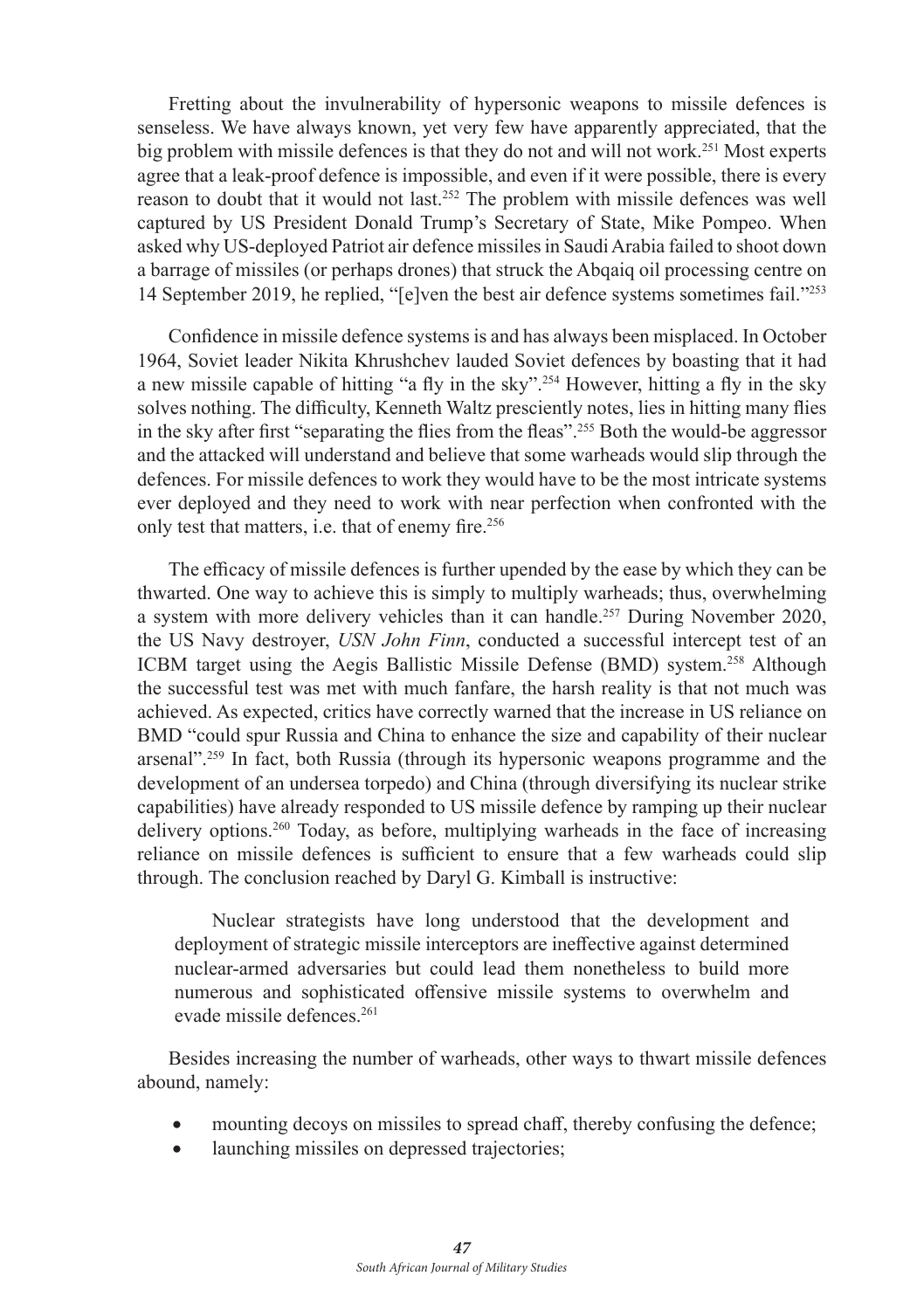- using inflatable balloon decoys to swamp missile defence systems, rendering them useless; or, if all else fails
- the possibility of carrying bombs in suitcases or launching nuclear warheads from cargo ships lying off-shore remains.<sup>262</sup>

Additionally, we know that cruise missiles have proved to be particularly bothersome for missile defence systems.263 Today, as before, multiple ways exist to thwart missile defences and to place warheads on targets. This is not likely to change in the future. The more states build and field missile defence systems, the more others will be emboldened to thwart them.

In fact, US missile defence plans have antagonised Moscow for decades, forcing it to consider ways to offset Washington's apparent strategic advantage.264 One of these ways was to invest heavily in the development of hypersonic weapons. Putin's response upon unveiling six new weapons systems during 2018, all of which reportedly renders US missile defences ineffective, is instructive, "[t]hey kept ignoring us."265 The United States, nonetheless, continues to invest heavily in missile defence systems, ranging from attempts to offset US weaknesses against supersonic cruise missiles to intercepting ballistic missiles outside the atmosphere.<sup>266</sup> Any gains resulting from such investments are bound to be fraught with the same limitations as previous missile systems and all the more so following the emergence of hypersonic weapons. That hypersonic weapons are invulnerable to missile defences is, accordingly, unproblematic, since missile defences have never been worth their weight in gold to begin with. Today there is still no adequate defence against 'the bomb'.

The second argument informing this claim, to wit, that the failure of missile defences coupled with the reduction of the response time of nuclear states encourage the pre-emptive use of force, is equally misplaced. While it is true that hypersonic missiles will lessen the response time of nuclear states, the militarily important question to ask is whether this will matter. In a conventional world, changes in military technology affect the calculations by states of the relative strength of their adversaries.267 With the speed of technological innovation changing rapidly from the late nineteenth century onwards, difficulties in gauging the relative strength of adversaries and in predicting the outcomes of military campaigns multiplied. In the post-1945 world, the speed of technological innovation has become increasingly faster. However, save a breakthrough in missile defence, this scarcely matters.268 As JR Wilson aptly points out, it is "hard to do something efficiently with a hypersonic [weapon], where nukes can be delivered by oxcart".269

During the Cold War, rapid technological innovation did little to alter the US–Soviet military balance, given that improvements in missiles on one side did not imply the obsolescence of missiles on the other side. Whereas the British *Dreadnought* left other competitors behind in 1906 owing to qualitative improvements in the range and firepower of its guns, this is not the case with missiles. Bernard Brodie famously remarked, "[w] eapons that do not have to fight their like do not become useless because of the advent of newer and superior types."270 These weapons do have to survive, but this is a far less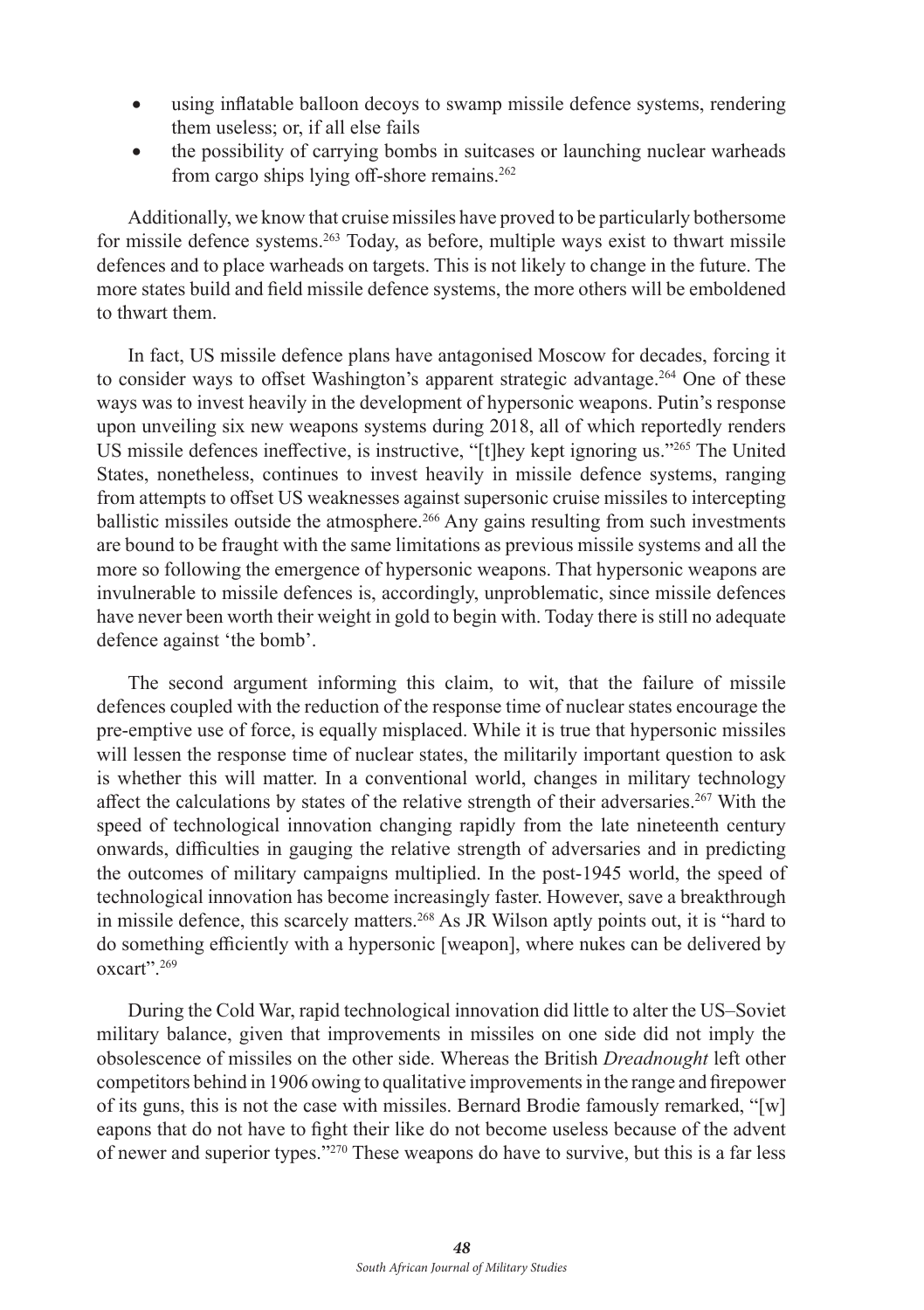intractable problem.271 Given that a leak-proof defence is impossible to construct, a would-be aggressor contemplating the use of hypersonic missiles (or, for that matter, any other missile) would have to believe that it can destroy all of an adversary's nuclear force before any can be launched. As the reader will recall, during the Cuban Missile Crisis, the US Tactical Air Command claimed that it could destroy 90% of the Soviet missiles placed in Cuba, an impressively high number. Yet, the damage promised by the remaining 10% (effectively, some six to seven missiles) was deemed unacceptable to the United States. Accordingly, if any part of a nuclear force is invulnerable, the entire force is rendered invulnerable. With a small number of nuclear warheads able to do such great damage, who would run the risk? In a nuclear world, where uncertainty of response reigns, all parties are similarly constrained to act cautiously. As is often the case, the overwhelming emphasis is placed on the retaliator's difficulties in constructing credible second-strike forces (a problem, as argued above, not overly difficult to solve), while downplaying the aggressor's obvious risks.

Worrying about the effects of hypersonic weapons on the response time of nuclear states is closely related to the (old) question of whether deterrence depends on distance. As Waltz correctly notes, proximity does indeed lessen warning and response time.<sup>272</sup> Today, such concerns are voiced in the context of India and Pakistan, two contiguous nuclear states, where the missiles of either side could reach the capital of the other in less than five minutes.<sup>273</sup> More than anywhere else, the possibility of pre-emption apparently looms large here. Where early warning and response times are short, one would presume that decisions about the use of nuclear weapons need to be made quickly. The danger, of course, is that early warning systems could yield false alarms, thereby increasing the prospect of accidental war or, more importantly here, a would-be aggressor might chance its arm, believing it could destroy the nuclear forces of its adversary before the latter can retaliate. Today, as during the Cold War, the idea that deterrence requires the threat of swift retaliation remains deeply engrained in, especially, American and Russian nuclear thinking. However, what deters a would-be aggressor is not the belief that retaliation would be swift, but that in due course retaliation may occur. Retaliation, as K Subrahmanyam reminds us, "need not be highly time-critical".274 Where some part of a nuclear force remains invulnerable, questions over the importance of the response time of nuclear states become insignificant. Nuclear states can respond at their leisure, and both the attacker and the attacked will know this. Thus, the spectre of pre-emption owing to the development of hypersonic weapons (and, concurrently, the poverty of missile defence) holds little water where some part of a nuclear force remains invulnerable.

However, what about the oft-cited fear that the dual-use nature of hypersonic weapons provides a dangerous pathway for nuclear escalation? Nuclear experts fear that a would-be aggressor's strike on key enemy assets using conventionally armed hypersonic weapons could be mistaken for a nuclear strike; hence, inclining the leaders of a nuclear state to unleash their own nuclear arsenal in a 'use it or lose it' situation. This, however, surely puts the problem the wrong way around, emphasising the difficulties the deterrer has in gauging the intensions of a would-be aggressor while downplaying the obvious risks run by the deterred. A would-be aggressor who contemplates launching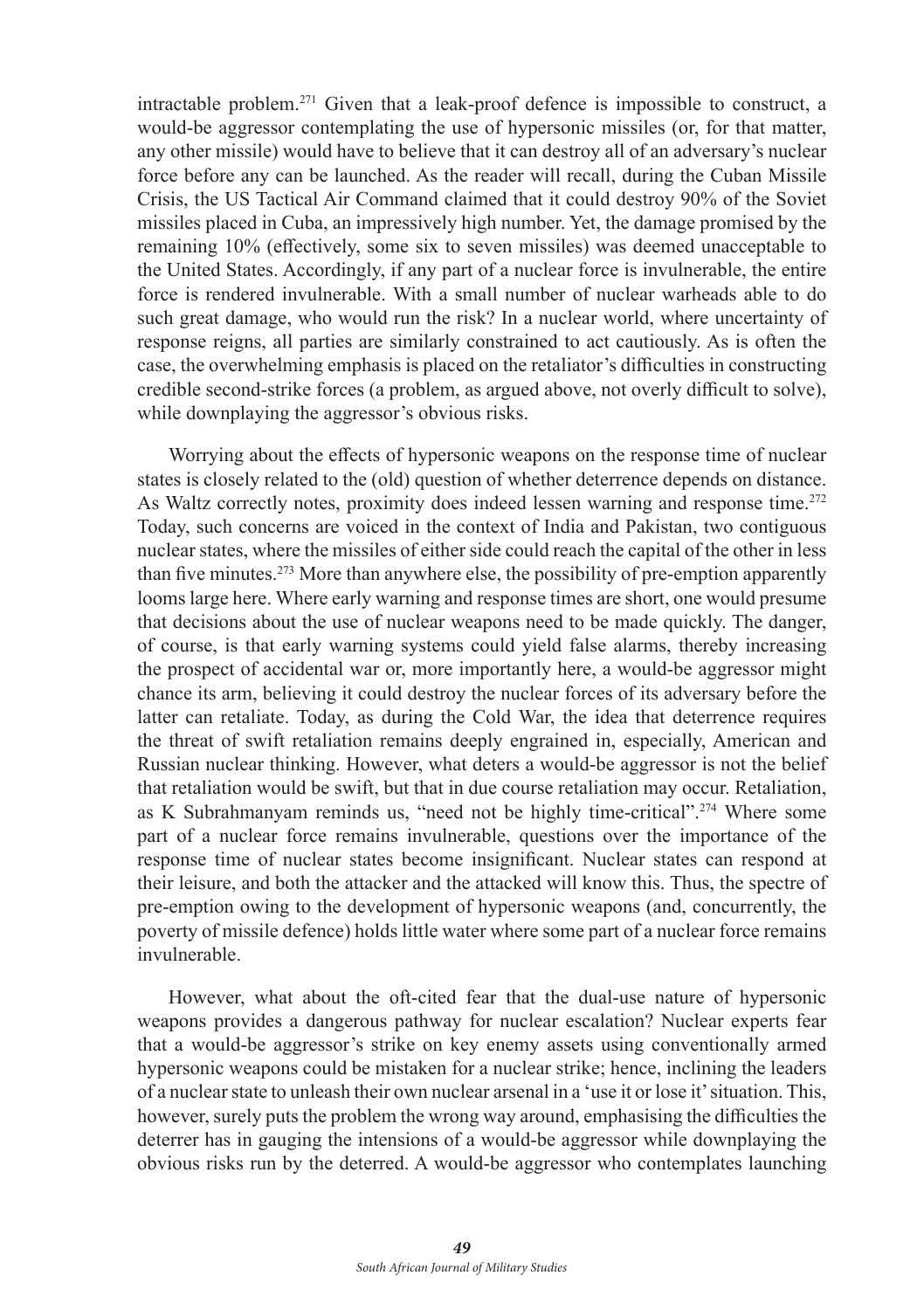a debilitating first-strike on the key enemy assets of an adversary, whether through conventional or nuclear means, cannot otherwise know that such bold action is fraught with dangers. In such a situation, an aggressor has no way of knowing how the attacked would respond. As variously argued, what is required to deter in a nuclear as against a conventional world is not certainty but uncertainty of response because, if retaliation occurs, an aggressor stands to lose so much. Two or more nuclear states encroaching on the manifestly vital interests of the other are constrained to act with moderation because the immoderate behaviour of either state increases the credibility of the nuclear threats made by the other. Nuclear weapons, accordingly, bring moderation and caution all around.

#### **Conclusion**

It is widely argued (and feared) today that the development of hypersonic weapons poses insurmountable challenges to nuclear deterrence. The gist of the concern over hypersonic weapons on deterrence stability is that these weapons are bound to squeeze nuclear states' response time, encouraging the pre-emptive use of force. This claim stems from two arguments: firstly, the speed and agility of hypersonic missiles would render existing and future missile defences obsolete; and secondly, the failure of missile defences coupled with the reduction of the response time of nuclear states encourages the pre-emptive use of force – in short, second-strike forces can be destroyed before they can be employed. Against this bleak assessment, a thoroughgoing appreciation of the strategic effects of nuclear weapons leads to optimism that nuclear weapons can continue to work their deterrent effects in the face of the development and employment of hypersonic weapons.

The first argument undergirding the claim that hypersonic weapons pose insurmountable challenges to deterrence stability, to wit, the vulnerability of missile defences to hypersonic weapons, is baseless. Worrying about the invulnerability of hypersonic weapons to missile defences is senseless. We have always known, yet very few have apparently appreciated, that the big problem with missile defences is that they are highly inefficacious. Hypersonic weapons merely amplify a debilitating problem that existed ever since the development of missile defence systems, namely that constructing a leak-proof defence is impossible. The second argument informing this claim – that the failure of missile defences coupled with the reduction of the response time of nuclear states encourages the pre-emptive use of force – appears to be a more serious one. This latter claim is, however, equally misplaced. While it is, of course, true that hypersonic missiles will lessen the response time of nuclear states, the militarily important question to ask is whether this will matter. The short yet resounding answer is 'no'. Given the difficulties of constructing a leak-proof defence and the ease of creating invulnerable second-strike forces, a would-be aggressor contemplating the use of hypersonic missiles (or, for that matter, any other missile) would have to believe that it can destroy all of an adversary's nuclear force before any can be launched. The threat of retaliation, as Bernard Brodie has noted, need not be 100% certain. If some chance remains that a nuclear state might retaliate, deterrence will work. What matters most is what one nuclear state appears to be able to do to another (and not what it will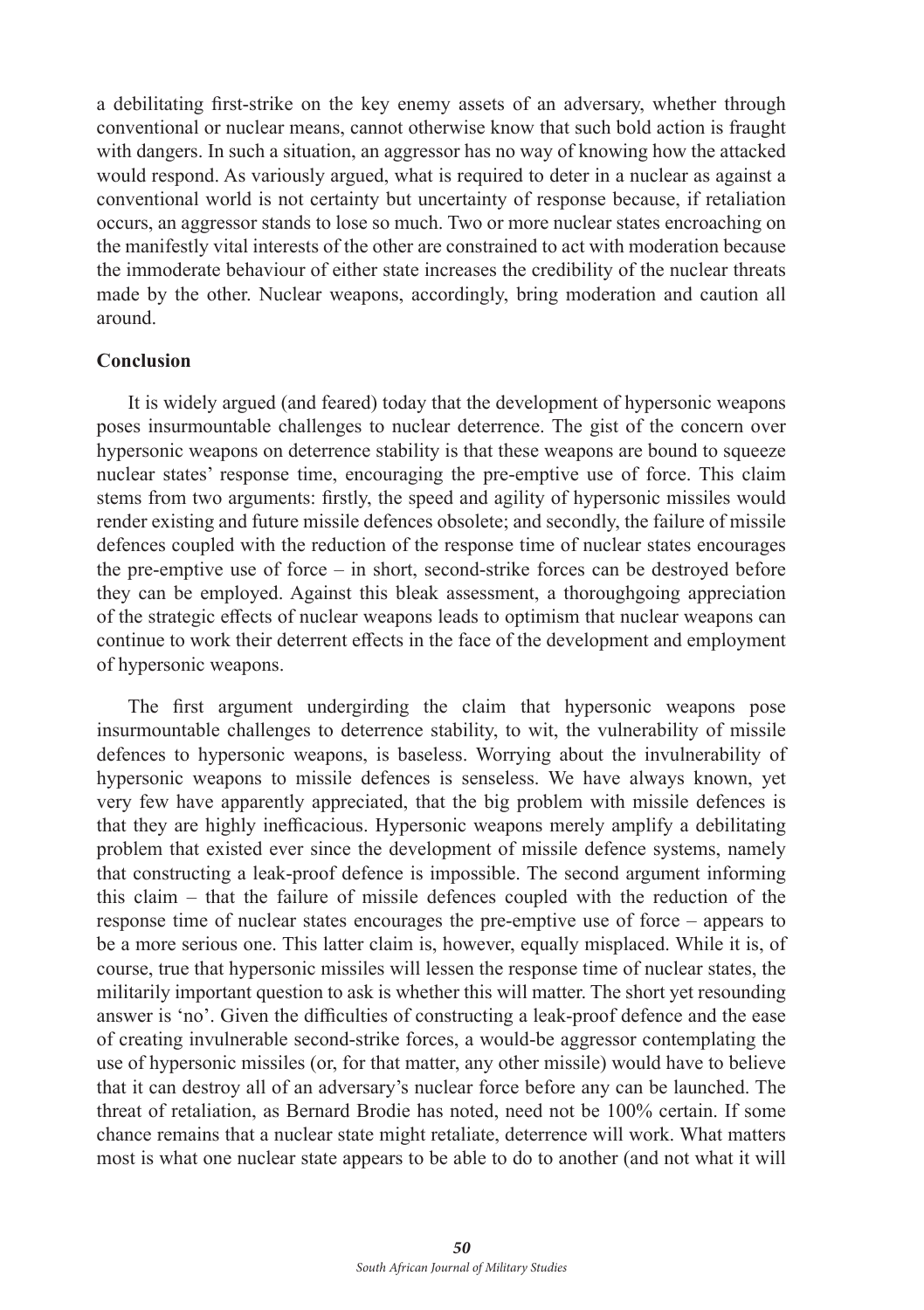do), with the prediction of retaliation being more important than the fact. In a nuclear world, uncertainty of response strengthens deterrence. The poverty of missile defence systems and, concomitantly, the reduction in the response time of nuclear states, provide no grounds for believing that nuclear deterrence could not continue to work its effects.

While hypersonic weapons hardly pose insurmountable challenges for nuclear states and, by implication, nuclear deterrence, which challenges, if any, do these weapons pose for the militaries of technologically less-advanced states, those relying primarily on conventional (non-nuclear) means to fend off aggressors? Here a word on the possibly deleterious effects of hypersonic weapons on the future African battlespace might be of value. The increased speed, agility and range of hypersonic weapons, coupled with their invulnerability to missile defence, do not pose unprecedented challenges to African militaries. Why not? For one thing, all states have historically experienced that it is almost impossible to construct a leak-proof defence, a problem that is only compounded by the development of hypersonic weapons. Moreover, the increased speed, agility and range of hypersonic weapons do not provide additional military capability to those states wielding them. Advanced militaries can easily strike sensitive or time-critical targets within African states with weapons other than hypersonic weapons. In more ways than one, the hype of the deleterious effects of hypersonic weapons is overblown.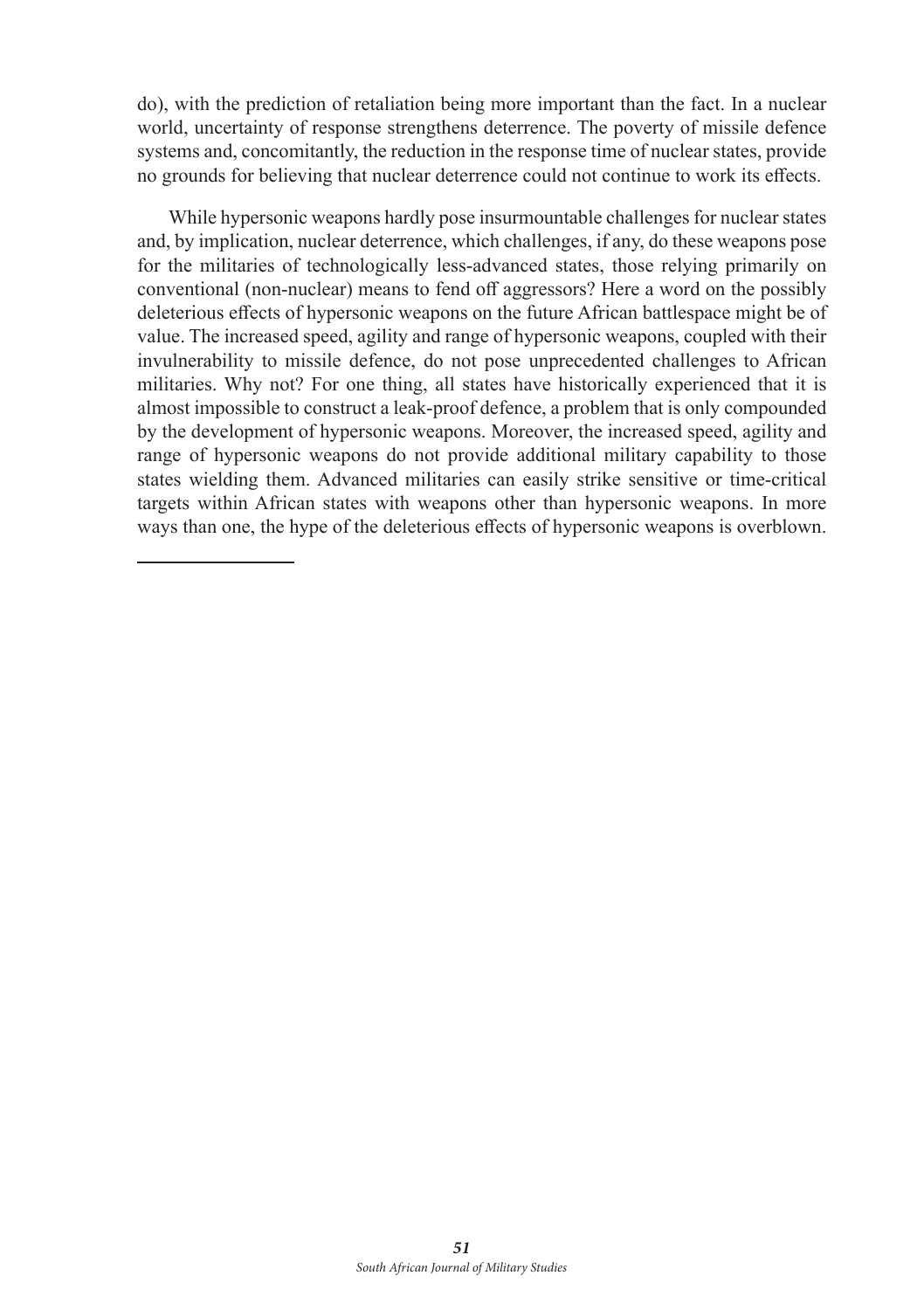### **ENDNOTES**

- <sup>130</sup> Dr Eben Coetzee lectures in the Department of Political Studies and Governance, University of the Free State. His research interests include nuclear deterrence, nuclear weapons, nuclear proliferation, nuclear terrorism and issues of war and peace. The author would like to thank his wife for her unwavering support as well as the *Scientia Militaria*  referees for their invaluable insights.
- <sup>131</sup> JR Wilson. "The emerging world of hypersonic weapons technology". *Military & Aerospace Electronics* 30/5. 2019. 14–23.

- <sup>134</sup> MT Klare. "An 'arms race in speed': Hypersonic weapons and the changing calculus of battle". *Arms Control Today*. June 2019. <https://www.armscontrol.org/act/2019-06/ features/arms-race-speed-hypersonic-weapons-changing-calculus-battle> Accessed on 2 July 2019.
- <sup>135</sup> *Ibid.*
- <sup>136</sup> *Ibid.*
- <sup>137</sup> *Ibid.*
- <sup>138</sup> *Cf.* for instance *ibid.*; MT Klare. "The challenges of emerging technologies". *Arms Control Today*. December 2018. <https://www.armscontrol.org/act/2018-12/features/ challenges-emerging-technologies> Accessed on 26 August 2019; E Watkins & T Schroeder. "A direct threat to the US Military: China's new hypersonic weapons". *The National Interest.* 15 October 2019. <https://nationalinterest.org/blog/buzz/directthreat-us-military-chinas-new-hypersonic-weapons-88356> Accessed on 16 October 2019; AF Krepinevich. "The eroding balance of terror: The decline of deterrence". *Foreign Affairs* 98/1. 2019. 62–74; M Gault. "Russia's new nuclear missiles squeeze response time". *Scientific American*. 27 March 2019. <https://www.scientificamerican. com/article/russias-new-nuclear-missiles-squeeze-response-time/?redirect=1> Accessed on 28 March 2019.
- <sup>139</sup> C Cordell. "Here comes the boom: Missile defense is becoming big business again". *Washington Business Journal*. 17 October 2019. <https://www.bizjournals.com/ washington/news/2019/10/17/missile-defense-is-becoming-big-business-again-and. html> Accessed on 17 October 2019.

- 141 Klare, "An 'arms race in speed' …" *op. cit.*
- <sup>142</sup> Gault *op. cit.*
- <sup>143</sup> *Ibid.*; Klare, "An 'arms race in speed' …" *op. cit.*
- 144 Gault *op. cit.*
- 145 Klare, "An 'arms race in speed' …" *op. cit.*
- 146 SJ Freedberg. "Hypersonics: DoD wants 'hundreds of weapons' ASAP". *Breaking Defense*. 24 April 2020. <https://breakingdefense.com/2020/04/hypersonics-dod-wants-hundredsof-weapons-asap/> Accessed on 13 June 2020.
- <sup>147</sup> *Ibid.*
- <sup>148</sup> *Ibid.*; KM Sayler & A Woolf. "Defense primer: Hypersonic boost-glide weapons". Congressional Research Service. 13 March 2020. <https://fas.org/sgp/crs/natsec/ IF11459.pdf> Accessed on 1 October 2020.
- 149 Gault *op. cit.*
- <sup>150</sup> *Ibid.*; Freedberg *op. cit.*
- 151 Gault *op. cit.*

<sup>132</sup> *Ibid.*, p. 17.

<sup>133</sup> *Ibid.*

<sup>140</sup> Wilson *op. cit.*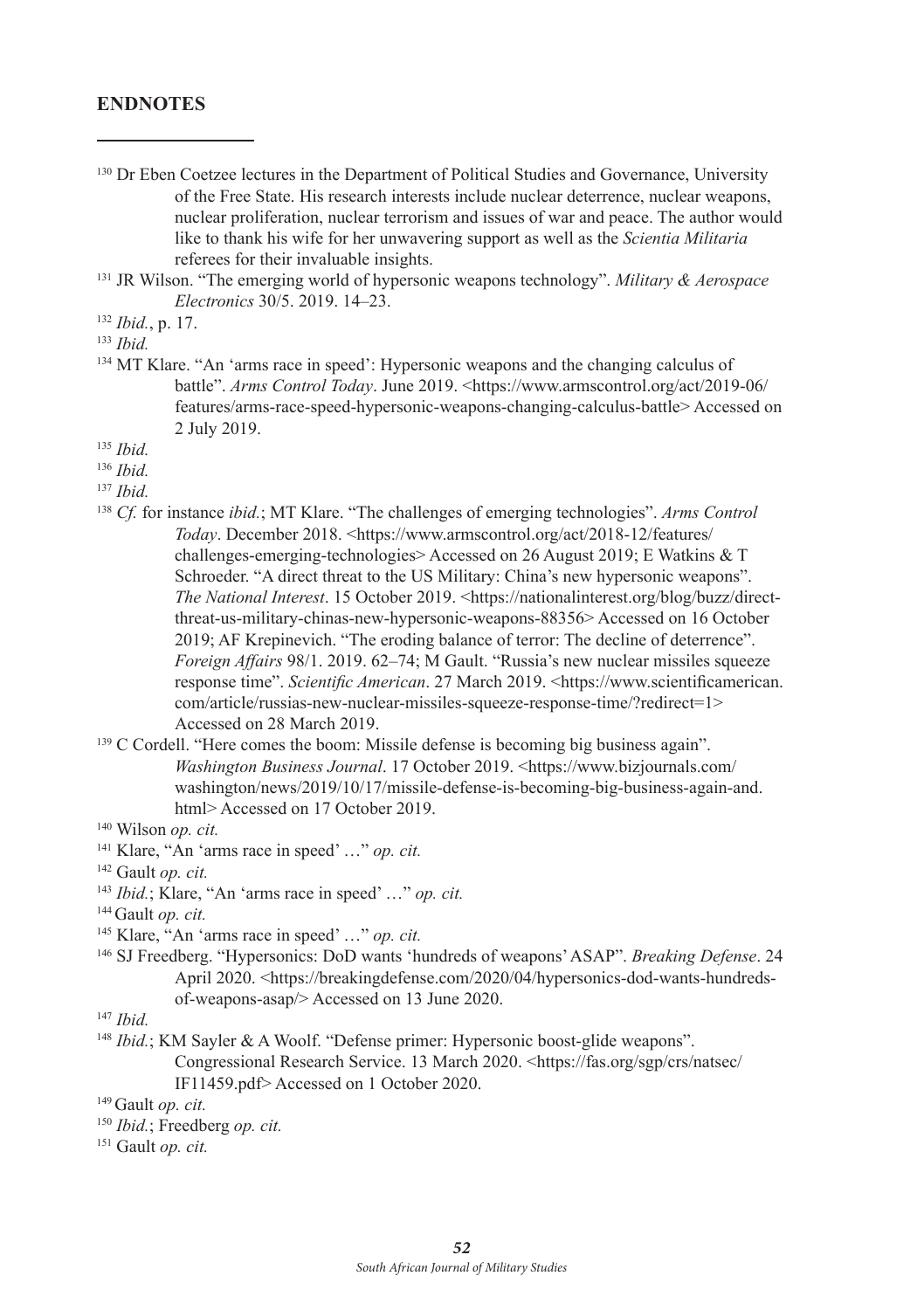<sup>152</sup> Freedberg *op. cit.*

- <sup>154</sup> D Donald. "Final captive test for US Air Force's hypersonic weapon". *AINonline*. 10 August 2020. <https://www.ainonline.com/aviation-news/defense/2020-08-10/final-captivetest-us-air-forces-hypersonic-weapon> Accessed on 11 August 2020.
- <sup>155</sup> KM Sayler. "Hypersonic weapons: Background and issues for Congress". Congressional Research Service. 27 August 2020. <https://fas.org/sgp/crs/weapons/R45811.pdf> Accessed on 1 October 2020.
- <sup>156</sup> *Ibid.*; J Marcus. "Russia deploys Avangard hypersonic missile system". *BBC*. 27 December 2019. <https://www.bbc.com/news/world-europe-50927648> Accessed on 12 April 2020.
- 157 Sayler *op. cit.*
- <sup>158</sup> T Ripley. "Russian frigate fires hypersonic missile". *Janes Navy International* 125/3. 2020. 5; S Cranny-Evans. "Russia tests Zircon against naval target". *Janes Navy International*  125/9. 2020. 6.
- 159 Sayler *op. cit.*; N Novichkov. "Russia launches third Project 22350 frigate". *Janes Defence Weekly* 23/57. 2020. 7.
- 160 R McDermott. "Russia's aerospace forces prepare training for Kinzhal hypersonic missiles". *Eurasia Daily Monitor*. 13 May 2020. <https://jamestown.org/program/russiasaerospace-forces-prepare-training-for-kinzhal-hypersonic-missiles/> Accessed on 3 May 2020.

<sup>161</sup> *Ibid.*

- <sup>162</sup> Sayler *op. cit.*
- <sup>163</sup> McDermott *op. cit.*
- <sup>164</sup> A Tate. "Scramiet test points to progress in China's hypersonic weapon development programme". *Janes Defence Weekly* 57/25. 2020. 6; A Tate. "Beijing's space capabilities growing at a rapid pace". *Janes Defence Weekly* 57/25. 2020. 21.

<sup>165</sup> Wilson *op. cit.*

- 166 Center for Strategic and International Studies. "DF-17". Missile Defense Project. 19 February 2020. <https://missilethreat.csis.org/missile/df-17/> Accessed on 23 August 2020.
- <sup>167</sup> Sayler *op. cit.*
- <sup>168</sup> *Ibid.*; AS Erickson. "China's massive military parade shows Beijing is a missile superpower". *The National Interest.* 1 October 2019. <https://nationalinterest.org/blog/buzz/chinasmassive-military-parade-shows-beijing-missile-superpower-84731> Accessed on 2 October 2019.
- 169 Center for Strategic and International Studies. "DF-41". Missile Defense Project. 8 October 2019. <https://missilethreat.csis.org/missile/df-41/> Accessed on 23 August 2020.
- <sup>170</sup> Tate, "Scramjet test …" *op. cit.*
- 171 Sayler *op. cit.*
- <sup>172</sup> Tate, "Scramjet test …" *op. cit.*

<sup>173</sup> *Ibid.*

- 174 Klare, "An 'arms race in speed' …" *op. cit.*
- <sup>175</sup> MT Klare. "A strategy for reducing the escalatory dangers of emerging technologies". *Arms Control Today*. December 2020. <https://www.armscontrol.org/act/2020-12/features/ strategy-reducing-escalatory-dangers-emerging-technologiesogies> Accessed on 14 December 2020:
- 176 KN Waltz. "More may be better". In SD Sagan & KN Waltz (eds), *The spread of nuclear weapons: An enduring debate*. New York, NY: WW Norton, 2013, 3–40.
- <sup>177</sup> GH Snyder. *Deterrence and defense: Towards a theory of national security*. Princeton, NJ: Princeton University Press, 1961.

<sup>153</sup> *Ibid.*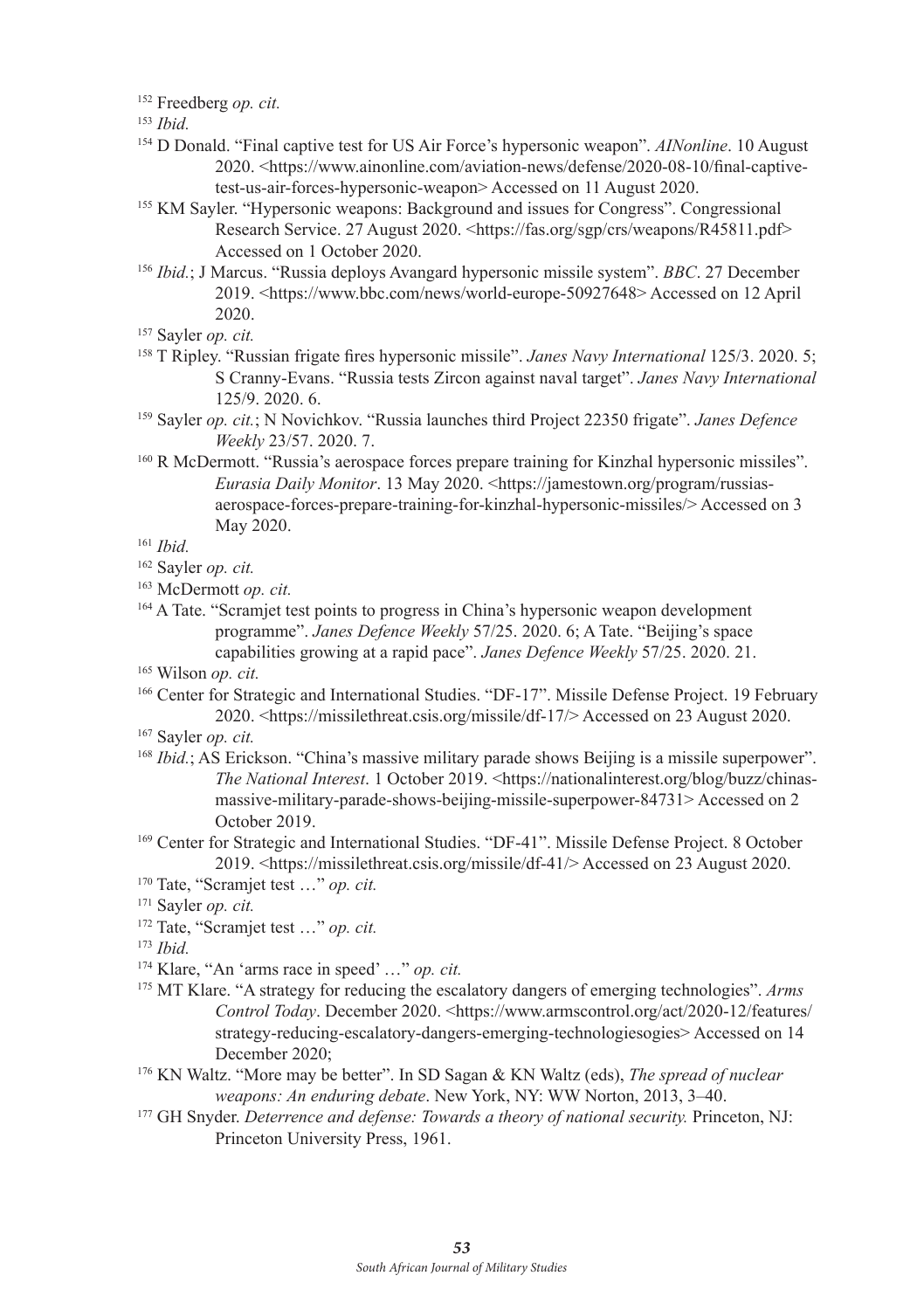<sup>178</sup> Nuclear weapons cannot and do not deter every conceivable threat to a state's security. They do not, for instance, deter attacks against states' minor interests; conversely, they serve to deter large-scale conventional and nuclear wars.

- 180 KN Waltz. "Nuclear myths and political realities". In KN Waltz (ed), *Realism and international politics.* New York, NY: Routledge, 2008, 276–293.
- <sup>181</sup> *Ibid.*
- <sup>182</sup> Waltz, "More may be better" *op. cit.*
- <sup>183</sup> *Ibid.*
- <sup>184</sup> *Ibid.*
- <sup>185</sup> *Ibid.*
- <sup>186</sup> *Ibid.*
- <sup>187</sup> B Brodie. *Escalation and the nuclear option.* Princeton, NJ: Princeton University Press, 1966, 44.
- <sup>188</sup> *Ibid.*, p. 131.
- 189 Waltz, "Nuclear myths and political realities" *op. cit.*
- <sup>190</sup> *Ibid.*
- <sup>191</sup> *Ibid.*
- <sup>192</sup> Waltz, "More may be better" *op. cit.*, p. 9.
- <sup>193</sup> *Ibid.*
- <sup>194</sup> *Ibid.*, p. 26.
- 195 *Ibid.*
- <sup>196</sup> B Brodie (ed). *The absolute weapon: Atomic power and world order*. New Haven, CT: Yale Institute of International Studies, 1946.
- 197 Waltz, "Nuclear myths and political realities" *op. cit.*
- <sup>198</sup> TC Schelling. "Arms and influence". In TG Mahnken & JA Maiolo (eds), *Strategic studies: A reader.* New York, NY: Routledge, 2008, 116.
- 199 Waltz, "Nuclear myths and political realities" *op. cit.*; Brodie, *The absolute weapon* … *op. cit.*
- <sup>200</sup> Waltz, "Nuclear myths and political realities" *op. cit.*; Waltz, "More may be better" *op. cit.*
- 201 AC Beyer. *Kenneth Waltz's life and thought: An interview.* Morrisville, NC: Lulu.
- 202 SD Sagan. "The Korean missile crisis: Why deterrence is still the best option". *Foreign Affairs*  96/1. 2017. 72–82.
- <sup>203</sup> Waltz, "More may be better" *op. cit.*
- <sup>204</sup> Waltz, "Nuclear myths and political realities" *op. cit.*; Beyer *op. cit.*
- <sup>205</sup> Brodie, *The absolute weapon* … *op. cit.*, p. 60.
- <sup>206</sup> Waltz, "More may be better" *op. cit.*
- 207 KN Waltz. "Waltz responds to Sagan". In Sagan & Waltz *op. cit.*, pp. 82–111.
- <sup>208</sup> SD Sagan & KN Waltz. "Indian and Pakistani nuclear weapons: For better or worse?" In Sagan & Waltz, *The spread of nuclear weapons op. cit.*, pp. 135–174.
- <sup>209</sup> *Cf.* for instance SD Sagan. "Sagan responds to Waltz". In *ibid*., pp. 112–134; SD Sagan. "More will be worse". In *ibid*., pp. 41–81.
- <sup>210</sup>*Cf.* KN Waltz. *Theory of international politics.* Boston, MA: McGraw-Hill, 1979.
- <sup>211</sup> Waltz, "Waltz responds to Sagan" *op. cit.*
- <sup>212</sup> *Ibid.*
- <sup>213</sup> Waltz, "More may be better" *op. cit.*, p. 89.
- <sup>214</sup> Waltz, "Waltz responds to Sagan" *op. cit.*
- 215 SD Sagan & KN Waltz. "Is nuclear zero the best option?" In Sagan & Waltz, *The spread of nuclear weapons op. cit.*, pp. 215–228.
- <sup>216</sup> *Cf.* R Jervis. "Review: Deterrence theory revisited". *World Politics* 31/2. 1979. 289–324.
- <sup>217</sup> *Cf.* Sagan, "Sagan responds to Waltz" *op. cit.*; Sagan, "More will be worse" *op. cit.*; Krepinevich *op. cit*.

<sup>179</sup> Snyder *op. cit.*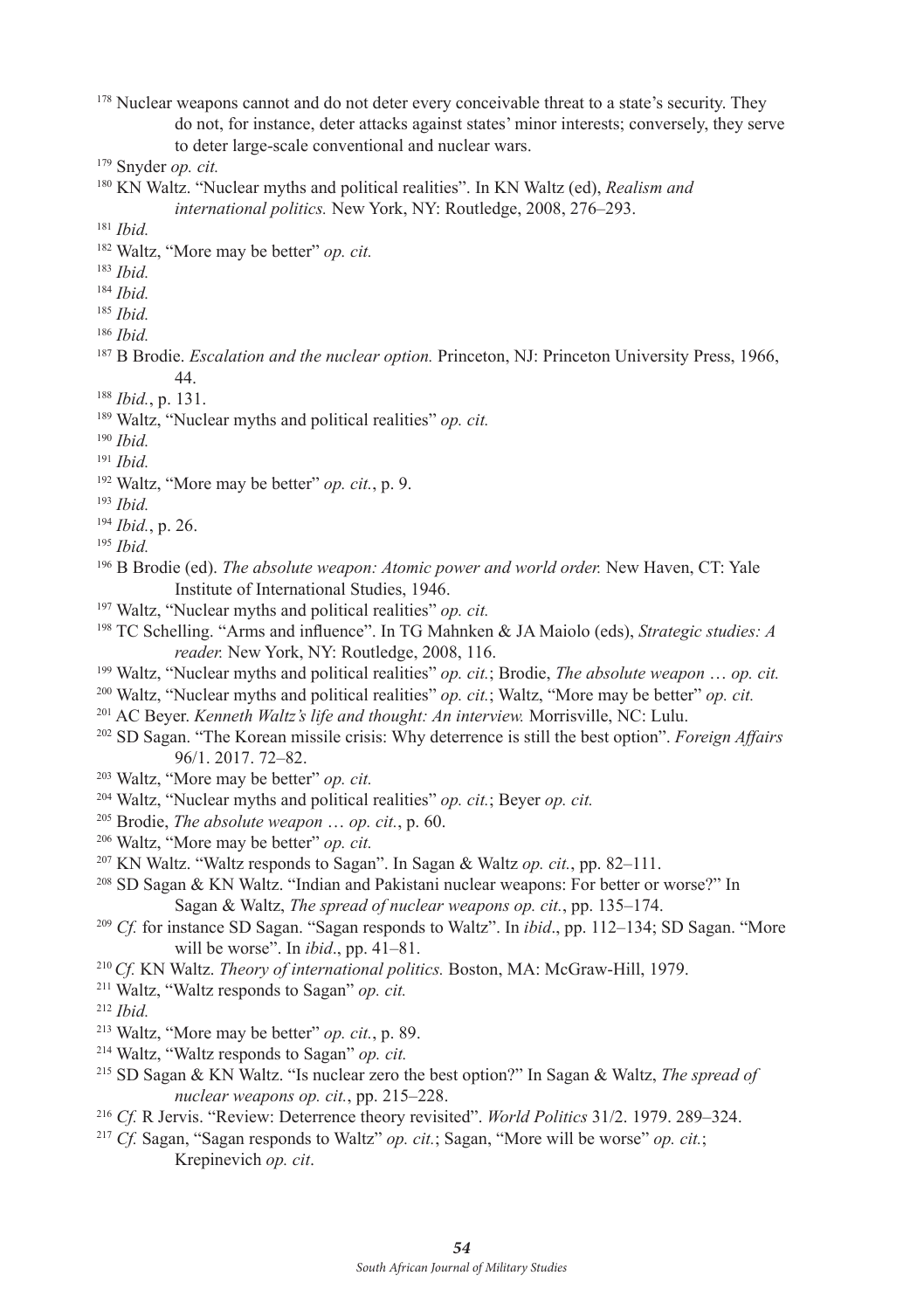- T Sauer & R Thakur. "How many intensive care beds will a nuclear weapon explosion require?" *Bulletin of the Atomic Scientists*. 28 April 2020. <https://thebulletin. org/2020/04/how-many-intensive-care-beds-will-a-nuclear-weapon-explosionrequire/> Accessed on 29 April 2020.
- Krepinevich *op. cit.*, p. 71.
- Waltz, "Waltz responds to Sagan" *op. cit.*, p. 110.
- *Ibid.*
- *Ibid.*
- 223 Jervis *op. cit.*, p. 299.
- *Ibid.*
- *Ibid.*
- Waltz, "Waltz responds to Sagan" *op. cit.*
- Waltz, "Nuclear myths and political realities" *op. cit.*
- *Ibid*,; p. 283.
- *Ibid.*
- 230 H Brown. *Annual report, fiscal year 1981.* Washington, DC: US Department of Defense, 1980.
- $^{231}$  R Jervis & M Rapp-Hooper. "Perception and misperception on the Korean Peninsula".
	- *Foreign Affairs* May/June. 2018. 103–117.
- Waltz, "More may be better" *op. cit.*
- Waltz, "Waltz responds to Sagan" *op. cit.*
- Waltz, "More may be better" *op. cit.*
- *Ibid.*
- *Ibid.*
- *Ibid.*
- *Ibid.*
- *Ibid.*
- 240 A Knight. "Kissinger critique". *The Economist*. 3 February 1979. <http://findit.library.yale. edu/catalog/digcoll:558495> Accessed on 28 February 2020.
- *Ibid.*
- Waltz, "Waltz responds to Sagan" *op. cit.*
- Waltz, "Nuclear myths and political realities" *op. cit.*
- 244 B Brodie. "Nuclear weapons: Strategic or tactical?" *Foreign Affairs* 32/2. 1954. 217–229. 245 Sagan & Waltz, "Indian and Pakistani nuclear weapons …" *op. cit.*, p. 160.
- 
- Waltz, "More may be better" *op. cit.*
- Waltz, "Waltz responds to Sagan" *op. cit.*
- 248 Sagan & Waltz, "Indian and Pakistani nuclear weapons …" *op. cit.*
- Waltz, "Waltz responds to Sagan" *op. cit.*, p. 100.
- Waltz, "Nuclear myths and political realities" *op. cit.*, pp. 279–280.
- Waltz, "Waltz responds to Sagan" *op. cit.*
- Waltz, "Nuclear myths and political realities" *op. cit.*
- 253 R Burns. "Saudi's couldn't stop oil attack, even with top US defences". *ABC News*. 19 September 2019. <https://abcnews.go.com/Politics/wireStory/saudis-stop-oil-attacktop-us-defenses-65703278> Accessed on 20 September 2019.
- Waltz, "Waltz responds to Sagan" *op. cit.*, p. 103.
- *Ibid.*
- *Ibid.*
- *Ibid.*; Sagan & Waltz, "Is nuclear zero the best option?" *op. cit.*
- 258 A Kim. "US conducts successful ICBM intercept test". *Arms Control Today*. December 2020. <https://www.armscontrol.org/act/2020-12/news-briefs/us-conducts-successful-icbmintercept-test> Accessed on 4 December 2020.
- *Ibid.*